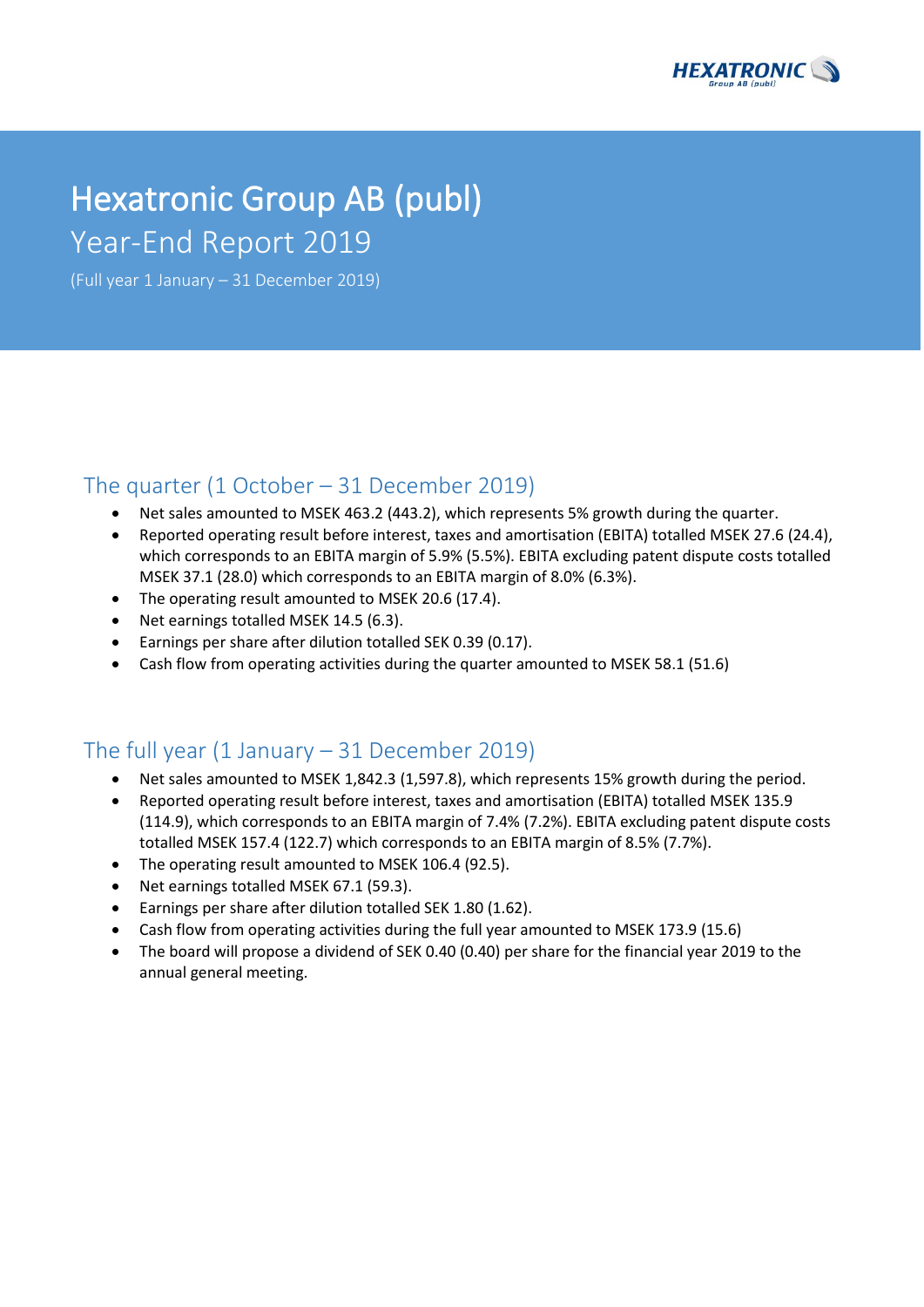

## Comments from the CEO

### Continued strong international growth

2019 was a year of continued strong international growth for Hexatronic. Sales excluding Sweden grew by just over 30%. The main growth was in Europe with the UK and Germany as the main drivers, along with North America. Including Sweden, sales increased by just over 15%, and 5% of this was organic. For the first time, Sweden now accounts for less than 30% of the company's net sales. Growth during the fourth quarter was 5%, attributable in full to the acquisition of Opternus in Germany.

Profitability for the full year increased, with a boost in EBITA\* (earnings after depreciation of tangible assets) of 28.2%. The EBITA margin\* increased from 7.7% to 8.5% compared with 2018 as a whole. For the fourth quarter, the EBITA margin\* increased from 6.3% to 8.0%. The reported EBITA margin also increased during the year and in the fourth quarter, despite considerably higher legal costs linked to the ongoing patent dispute in the UK. The improvements in margin during the periods are primarily a result of a higher gross margin.

Cash flow during the year was strong. Due to a decrease in interest-bearing debt combined with increased profitability, we reduced net debt in relation to EBITDA to 1.98, compared with 2.15 in the previous year. Thanks to our strong financial position, we can continue our growth journey through strategic acquisitions.

Looking ahead to 2020, we foresee continued strong growth internationally. During 2019 we have continued to invest in building our sales organisation, primarily in North America and the UK; we expect these investments to produce results as early as 2020. Also, during the year, we decided on a major investment in North America, with the establishment of a new duct factory in Texas, with production planned to begin in April 2020. Alongside our comprehensive organic growth investments, we are working actively to acquire strategic companies to continue growing on important emerging markets.

It was pleasing during the quarter to see a five-year extension of a contract with one of our biggest customers, Chorus, for passive fiber optic solutions.

We enter the first quarter of 2020 with an order book on a par with the same time last year.

We still have a highly positive view of the FTTH market, the opportunities 5G will bring in the shape of fiber expansion, and our potential for continued profitable growth. In the current situation, we see a minor risk of short-term adverse impact primarily on profitability should the spread of the coronavirus escalate.

Thank you for joining us on this journey.

Henrik Larsson Lyon President and CEO of Hexatronic Group AB (publ)

\* Excluding patent dispute costs related to the ongoing patent dispute in the UK.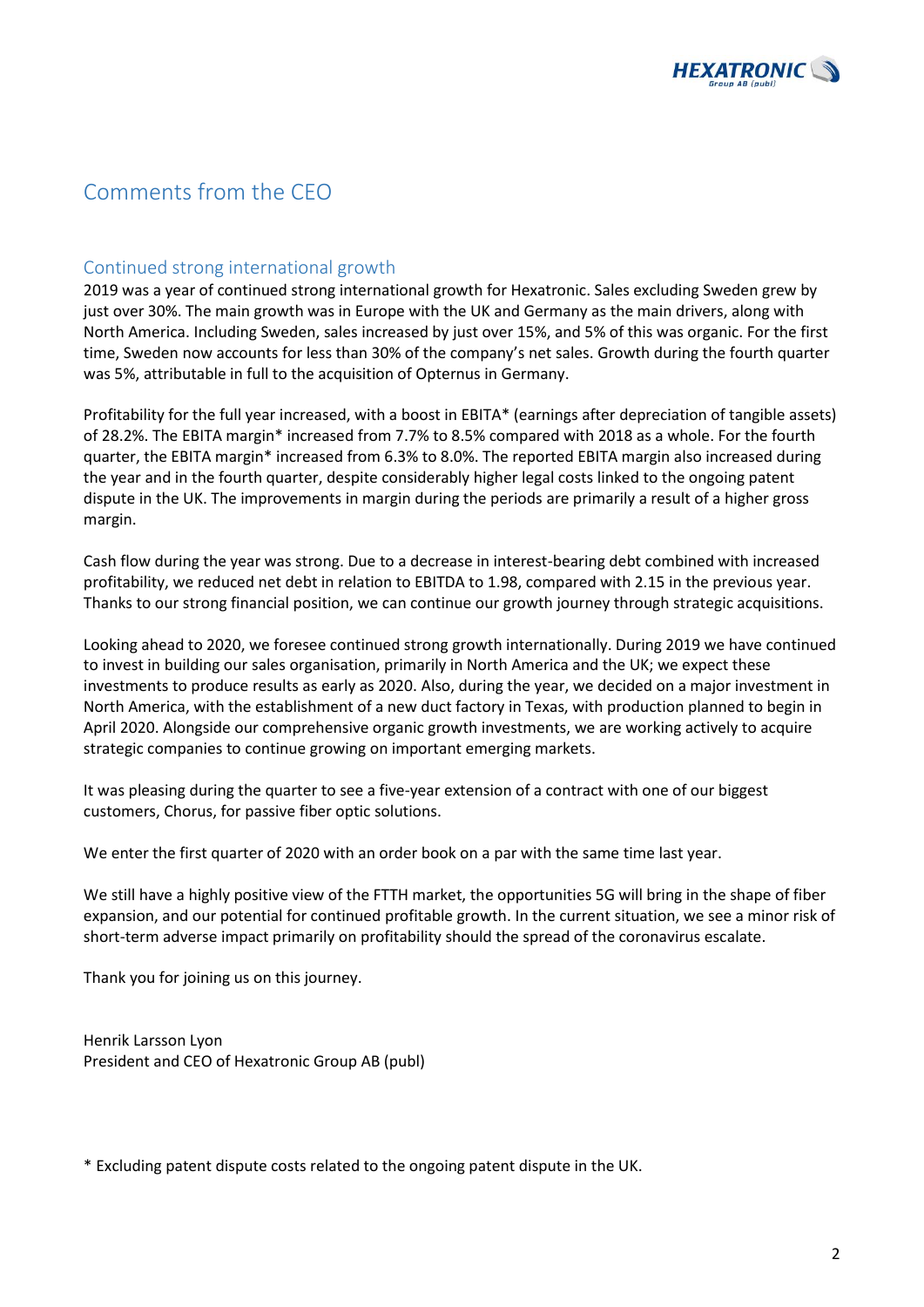

## Events during the quarter (1 October – 31 December 2019)

• Hexatronic NZ Ltd. extended its strategic partnership with Chorus Ltd. in signing a new 5-year supply agreement. The agreement covers the supply of end to end passive fibre optic solutions including fiber optic cables, micro duct etc. Chorus is one of the largest customers to the Hexatronic Group.

## Events since the end of the period

No significant events since the end of the period.

## Financial information, Group

|                                               | Quarter | <b>Quarter</b> | <b>Full year</b> | <b>Full year</b> |
|-----------------------------------------------|---------|----------------|------------------|------------------|
|                                               | Oct-Dec | Oct-Dec        | Jan-Dec          | Jan-Dec          |
| <b>MSEK</b>                                   | 2019    | 2018           | 2019             | 2018             |
| Net sales                                     | 463.2   | 443.2          | 1,842.3          | 1,597.8          |
| <b>EBITA</b>                                  | 27.6    | 24.4           | 135.9            | 114.9            |
| <b>EBITA</b> margin                           | 5.9%    | 5.5%           | 7.4%             | 7.2%             |
| EBITA excluding patent dispute costs          | 37.1    | 28.0           | 157.4            | 122.7            |
| EBITA-marginal excluding patent dispute costs | 8.0%    | 6.3%           | 8.5%             | 7.7%             |
| Operating result                              | 20.6    | 17.4           | 106.4            | 92.5             |
| Net earnings                                  | 14.5    | 6.3            | 67.1             | 59.3             |
| Earnings per share after dilution, SEK        | 0.39    | 0.17           | 1.80             | 1.62             |
| Cash flow from operating activities           | 58.1    | 51.6           | 173.9            | 15.6             |
| Liquid assets                                 | 103.8   | 84.6           | 103.8            | 84.6             |

See other key metrics on page 16.

### Net sales and results

### The quarter (1 October – 31 December 2019)

Net sales during the quarter amounted to MSEK 463.2 (443.2). Net sales increased by 5% for the Group compared to the same quarter last year. The growth is in full attributable to the acquisition of Opternus.

Other external expenses during the quarter amounted to MSEK 74.3 (73.3). In accordance with IFRS 16, costs for leased premises during the quarter current year of approximately MSEK 9.4 have been replaced as depreciation of tangible assets and interest expenses. During the quarter, the Group has had legal costs of approximately MSEK 9.5 (3.6) for the ongoing patent dispute in the UK.

EBITA totalled MSEK 27.6 (24.4), which corresponds to an EBITA margin of 5.9% (5.5%).

Net financial items during the quarter amounted to MSEK -2.4 (-3.7), whereof net interest amounted to MSEK -2.4 (-2.0), unrealised foreign exchange differences to MSEK 0.4 (-0.6) and other financial items to MSEK -0.4 (-1.1).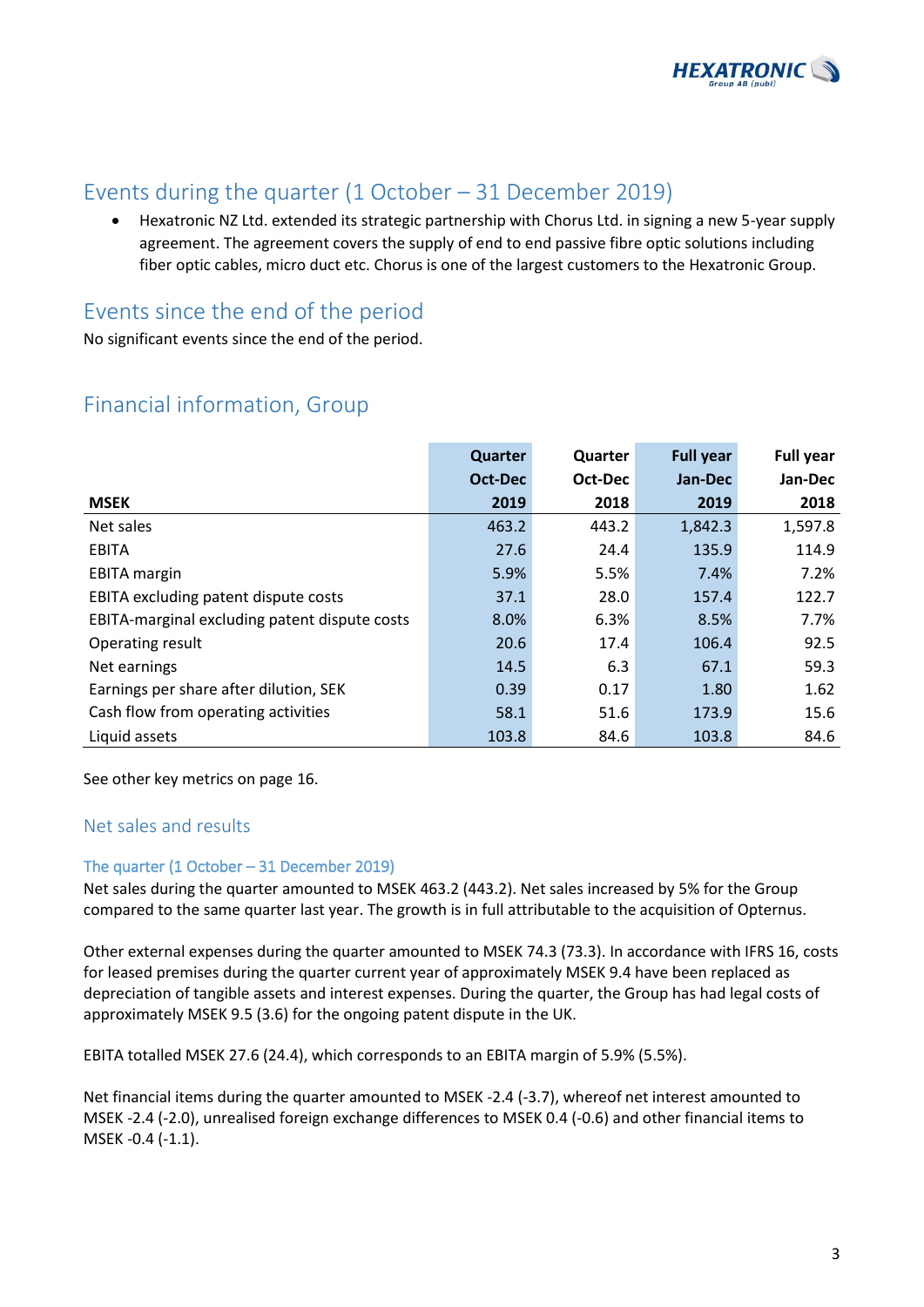

### The full year  $(1 \text{ January} - 31 \text{ December } 2019)$

Net sales for the full year amounted to MSEK 1,842.3 (1,597.8). Net sales increased by 15% for the Group compared to the year before. The growth in sales is primarily attributable to the acquisitions of PQMS, Gordon Franks Training, Smart Awards and Opternus. The organic growth was 5% compared to the same period last year.

Other operating expenses and operating income have been affected by adjustments of previously booked debt raised for additional purchase prices from acquisitions.

Other external expenses during the full year amounted to MSEK 266.7 (259.6). In accordance with IFRS 16, costs for leased premises during the current year of approximately MSEK 36.8 have been replaced as depreciation of tangible assets and interest expenses. During the full year, the Group has had legal costs of approximately MSEK 21.5 (7.8) for the ongoing patent dispute in the UK.

EBITA totalled MSEK 135.9 (114.9), which corresponds to an EBITA margin of 7.4% (7.2%).

Net financial items during the period amounted to MSEK -15.4 (-10.8), whereof net interest amounted to MSEK -11.6 (-6.9), unrealised foreign exchange differences to MSEK -2.1 (-1.6) and other financial items to MSEK -1.7 (-2.3).



### Net sales 12 months (MSEK) and EBITA margin rolling 12 months (%)

### Financial position and liquidity

#### Liquid assets

Liquid assets on 31 December 2019, excluding unutilised overdraft facilities, amounted to MSEK 103.8 (84.6). Unutilised overdraft facilities amounted to MSEK 68.0 on 31 December 2019.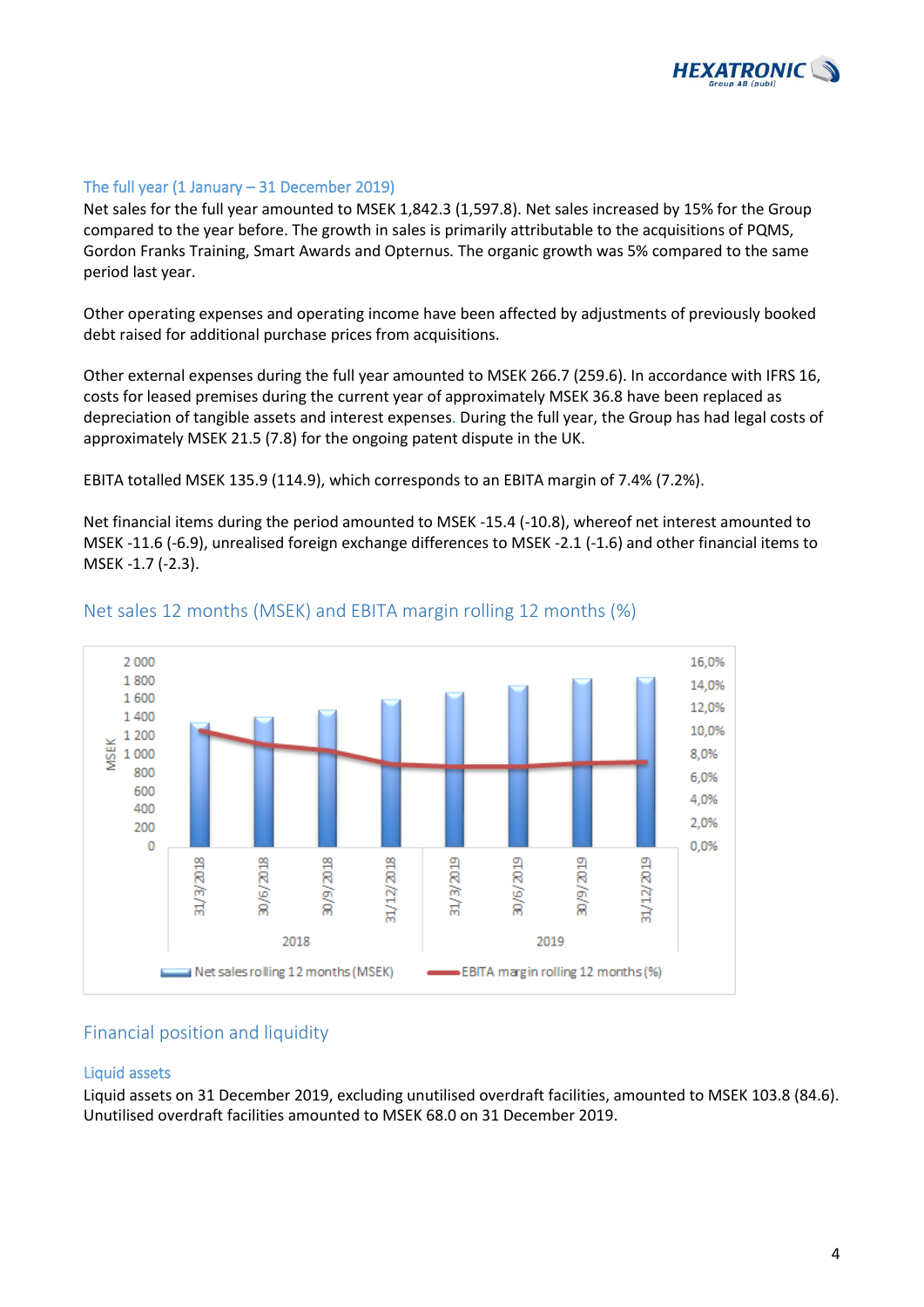

### Non-current assets

Non-current assets amounted to MSEK 788.5 on 31 December 2019 (594.7). MSEK 156.0 is related to the fact that use-of-rights for premises is recognized as tangible assets after the transition to IFRS 16.

#### Equity

Equity amounted to MSEK 574.4 on 31 December 2019 (494.4), which equated to SEK 15.45 per outstanding share before dilution at the end of the reporting period.

#### Borrowing

The Parent Company has an acquisition facility of MSEK 565. The utilised amount on 31 December 2019 totalled MSEK 377.4, and MSEK 320.4 of this is long-term borrowing. The debt falls due for payment on 15 December 2022 with an option to extend. The Parent Company's loan agreements include the usual conditions, commitments and provisos related to senior net debt to EBITDA ratio based on rolling 12 months pro forma, interest cover ratio and equity ratio.

Net debt totalled MSEK 318.9 at the end of the reporting period compared to MSEK 353.4 as per 31 December 2018. Agreed bank covenants are calculated excluding the effects of IFRS 16.

### Cash flow

#### Cash flow from operating activities

Cash flow from operating activities during the quarter amounted to MSEK 58.1 (51.6), including a change in working capital of MSEK 41.4 (28.8).

Cash flow from operating activities during the full year amounted to MSEK 173.9 (15.6), including a change in working capital of MSEK 13.8 (-83.2).

#### Cash flow from investing activities

Cash flow from investing activities during the quarter amounted to MSEK -23.9 (-96.7). The cash flow is primarily attributable to investments in tangible assets.

Cash flow from investing activities during the full year amounted to MSEK -96.3 (-361.5). The cash flow is primarily attributable to investments in tangible assets.

#### Cash flow from financing activities

Cash flow from financing activities during the quarter amounted to MSEK -20.8 (69.9). The cash flow from financing activities during the quarter is primarily attributable to amortisation of loans, increased utilisation of overdraft facilities and amortisation of lease liabilities.

Cash flow from financing activities during the full year amounted to MSEK -59.0 (322.3). The cash flow from financing activities during the period is primarily attributable to amortisation of loans, amortisation of lease liabilities, new working capital loan and dividend paid.

### Dividend policy

Any dividend is decided by the Annual General Meeting, following a recommendation by the Board of Directors. The Group is currently in an expansive phase of development, and in the next few years the focus will be on re-investing profits back into the business.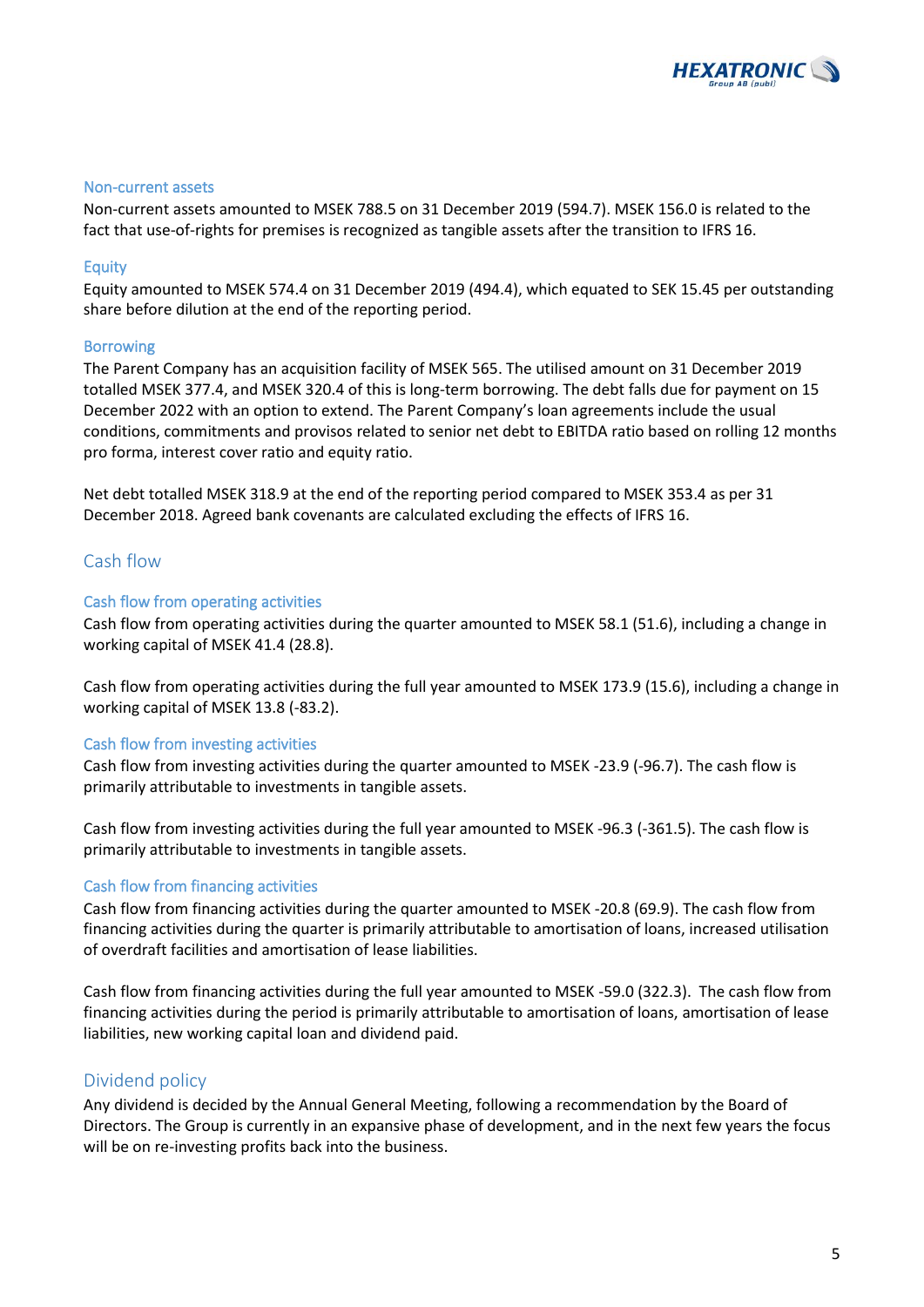

The Board will propose to the AGM a dividend of SEK 0.40 (0.40) per share for the 2019 financial year.

### The Group´s financial goals from 1 January 2019

In light of the transition to the new reporting standard, IFRS 16 Leases, the Board of Directors has adopted new financial goals to apply from 1 January 2019.

### Profitability

The EBITA margin (Earnings before interest, taxes, and amortisation) should be at least 9% on a rolling 12 month basis. The EBITA margin on a rolling 12-month basis on 31 December 2019 was 7.4% (7.2%).

The EBITA margin on a rolling 12-month basis on 31 December 2019, excluding patent disputes costs, was 8.5% (7.7%).

#### Growth

The Group shall grow more than its market organically. Annual growth of at least 20%. The growth will be both organic and acquisition driven. Growth during the full year was 15%.

### Segments

Hexatronic Group AB (publ) is an engineering group specialising in fibre communications. The Group delivers products and solutions for optical fibre networks and supplies a complete range of passive infrastructure for telecom companies, including related training. Hexatronic Group AB (publ) comprises the operating segment fibre optic communication solutions.

### Customers

The Group's customers are telecom operators, network owners, telecom companies, installers and system houses, and a part of the Group's products are distributed via wholesalers.

### Employees

There were 597 (564) employees in the Group on 31 December 2019. The increase in employees compared to the same time last year is primarily due to production personnel in Sweden and the US.

### Parent Company

The Parent Company's main business consists of performing Group-wide services. Revenue for the full year amounted to MSEK 19.0 (27.2) and the result for the full year was MSEK 9.2 (-4.6).

The Parent Company's financial assets amounted to MSEK 631.8 at the end of the period (compared to MSEK 630.2 at the beginning of the year).

### Transactions with related parties

The Group rents premises from Fastighets AB Balder, in which the Group's board member Erik Selin has a significant influence. The rental contract has been entered under normal commercial conditions. The rent for the premises amounts to approximately MSEK 4.7 annually.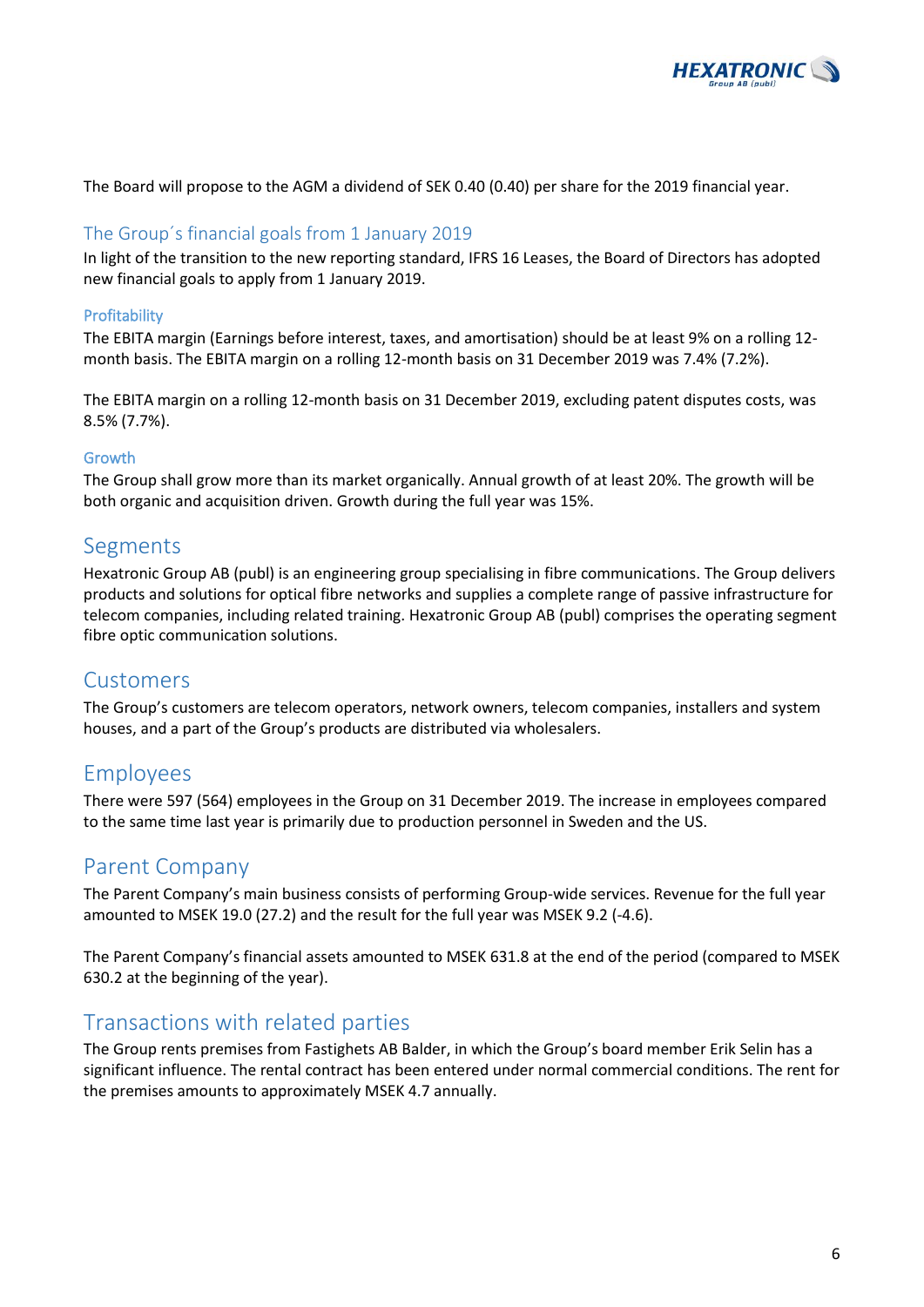

## Significant risks and uncertainties

Like all business activities, Hexatronic's operation is associated with risks of various kinds. Continually identifying and assessing risks is a natural and integral part of the operation, enabling risks to be controlled, limited and managed proactively.

The Group's ability to map and prevent risks minimises the likelihood of unpredictable events having an adverse impact on the business. The aim of risk management is not necessarily to eliminate the risk, but rather to safeguard set business goals with a balanced risk portfolio. Mapping, planning and management of identifiable risks supports the management in making strategic decisions. Risk assessment also aims to increase the entire organisation's risk awareness.

Several risk areas have been identified in Hexatronic's risk management process. Hexatronic has divided identified risks into operational and environmental risks, market risks and financial risks.

A more detailed description of the Group's risks and risk management is provided in the Hexatronic Group Annual Report for 2018 on page 42-45.

### Patent dispute

In June 2018 Emtelle UK Ltd. filed a lawsuit in England against Hexatronic UK Ltd., Hexatronic Cables & Interconnect Systems AB and Hexatronic Group AB., for infringement in two British patents related to airblown fiber. Hexatronic has contested the claim. Court proceedings is planned for May 2020.

## The Group – Hexatronic Group AB (publ)



The Group offers a broad product range designed for fibre optic communication solutions for telecom companies, operators and network owners. It develops, designs, manufactures and sells its own products and system solutions in combination with products from leading partners around the world. The Group conducts its own business through established companies in Sweden, Norway, the UK, Germany, China, USA and New Zealand.

The Group's growth strategy is to grow organically by continuously developing its product range and introducing more added value services such as servicing, aftermarket sales, support and training.

The Group has an explicit acquisition and growth strategy.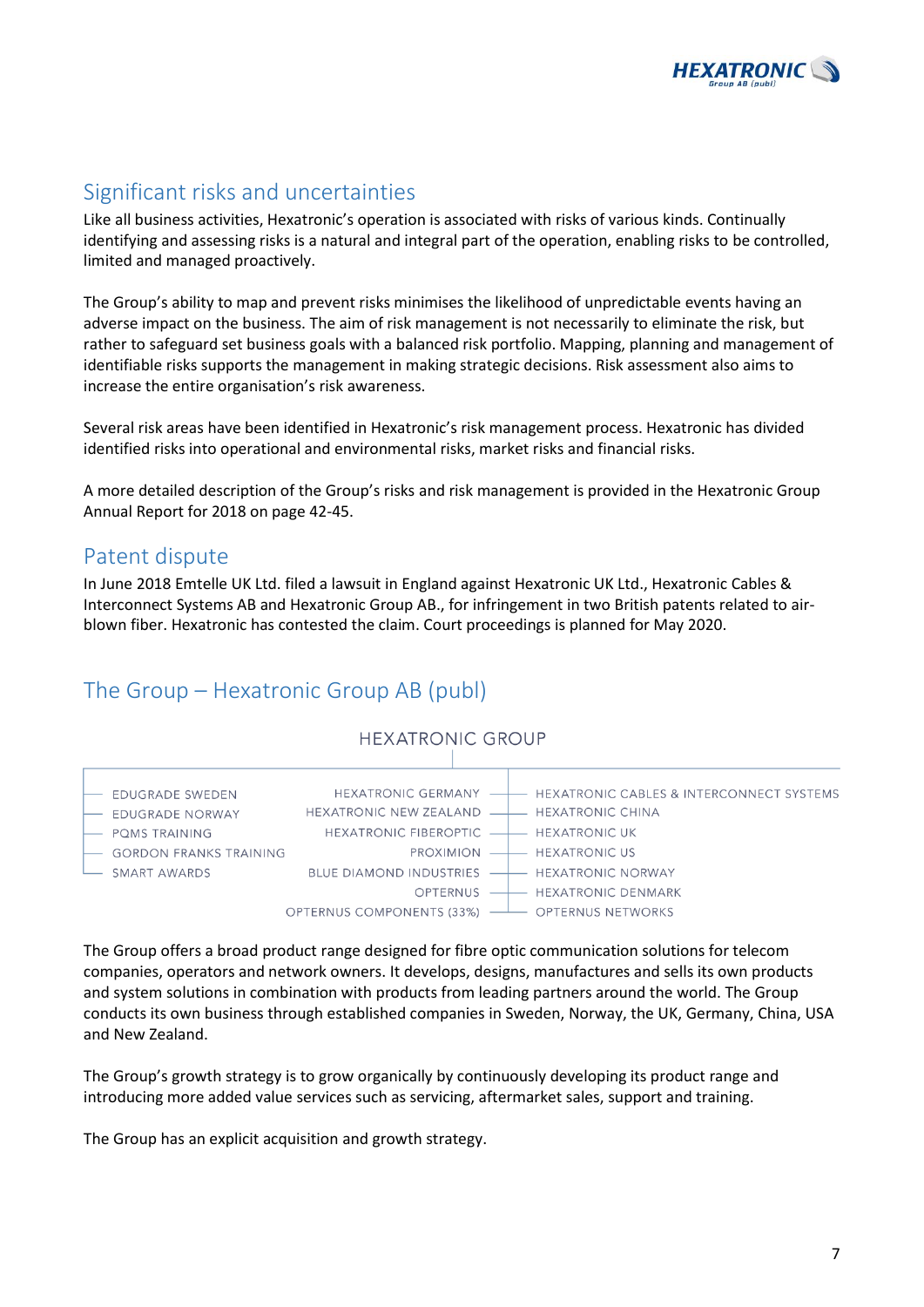

## The market

Expansion of fiber networks has continued worldwide, both in broadband and 5G. It is evident that certain countries have made good progress while several large nations are still lagging a long way behind.

At the EU level and in many individual countries, there are digitalisation goals that include a certain bandwidth per household by a certain date. *The Digital Agenda for Europe* stipulates the goals up to 2025. The global economy is changing quickly, and it is important for the competitiveness of individual nations and the entire EU that the goals are met; this is causing several countries to earmark government funds to speed up the expansion.

There is still a high level of activity on the global FTTH market around the world, and especially on our focus markets which are Central Europe and North America. In an FTTH Council Europe report presented in February 2019, relating to coverage of FTTH/FTTB users by country as a percentage, small nations like the UAE, Qatar and Singapore, along with China are at the top of the rankings. The corresponding ranking for Europe is topped by Latvia, followed by Lithuania, Spain and Sweden. Large countries like Germany, Italy and the UK remain far down the list.

In terms of size the North American market, which has been seeing strong growth since 2014, is comparable with Europe, and the rate of expansion is expected to be high in the next few years. At the end of 2018 there were approximately 1.8 million connected homes in Canada and 18.4 million in the USA, which indicates that potential remains high.

The main task remaining in Sweden is to connect rural areas. Since the material requirement for duct and cable is higher for each connection in rural areas than in cities, the need for materials will not decrease at the same rate as the number of connections. Though, the rate of expansion in rural areas is lower than in cities which means this expansion will take longer time.

5G is now imminent – a technological shift that is needed to provide enough support for new services and connected products that need higher transfer speeds in the networks, such as driverless vehicles. Video now accounts for around 50% of all traffic, and this is expected to increase to 75% by 2023. The transition to 5G entails a marked densification of antennas. This will influence the fiber networks as the antennas are largely connected to fiber, and the need for fiber will increase.

The expansion of 5G is still in its infancy and is expected to gather serious momentum in two to three years' time as it expands across Europe. The countries that have made the most progress with 5G expansion are China, the USA, Korea and Japan. According to the Ericsson Mobility Report of June 2019, 5G is expected to be rolled out on a global level from 2020, and by 2024 there will be 1.9 billion users of 5G.

The development of Internet of Things (IoT) and smart cities has only just begun, and the market is expected to grow dramatically in the years to come. Creative ideas and solutions are emerging and new needs are becoming evident. The opportunities and potential applications are virtually endless.

## Outlook

The Group will continue to work with large customers and major projects, where the Group's added value as a competent systems and product supplier constitutes a competitive edge. The Group's principal offering is systems and products for broadband communication, primarily for fibre optic networks.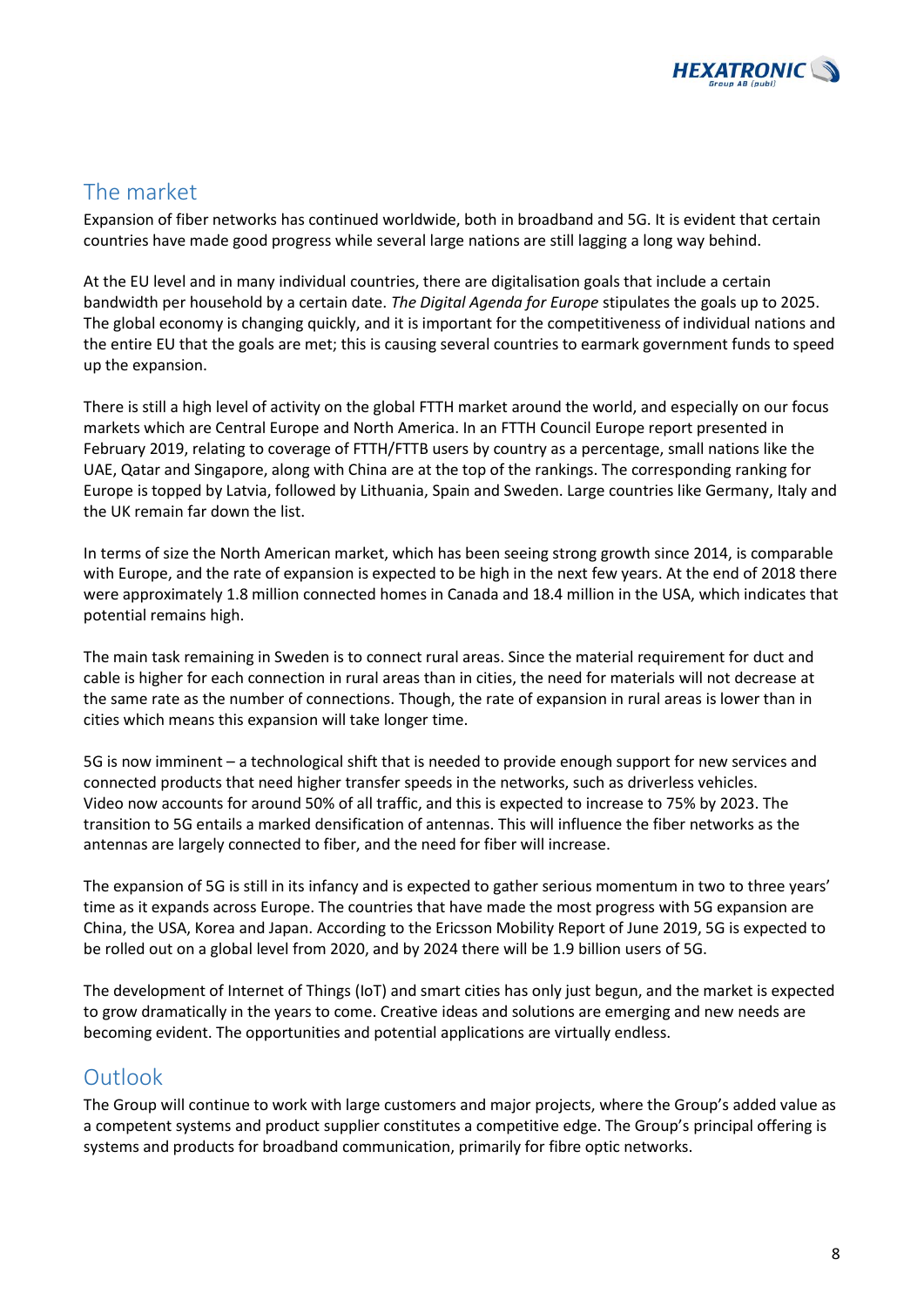

The Group has an active acquisition and growth strategy whereby attractive candidate – i.e., those that can complement Hexatronic either in terms of market or products – are continuously being evaluated. The Group does not prioritise acquisitions in which cost synergies need to be harnessed to achieve a good return on the acquisition investment.

The Group does not publish forecasts.

## The Hexatronic share

The company's share is listed in the Mid cap segment on Nasdaq Stockholm.

The company's share is listed under the ticker **HTRO**. On the balance sheet date, the share capital in Hexatronic Group AB (publ) amounted to SEK 1,877,190.95, distributed among a total of 37,183,825 ordinary shares and 360,000 shares in serie C.

At the Annual General Meeting (AGM) on 9 May 2019, it was decided to authorise the Board to acquire and transfer personally held shares in line with the Board's decision, and to decide on the new issue of shares and/or warrants and/or convertibles equating to no more than 10% of the registered share capital. The AGM decided to pay a dividend of SEK 0.40 per share, which was paid on 16 May 2019.

The fair value on the issued options, in all employee stock option programs, has been calculated according to the Black & Scholes model. Each option entitles the holder to buy one share.

Existing incentive programmes active at the time of this report's publication are:

- In 2018 an employee stock option programme was approved with 1,000,000 options available to the company's personnel; 603,000 of these options were subscribed at an issue price of SEK 82.20, with a redemption window of 15 May – 15 June 2021.
- In 2019 an employee stock option programme was approved with 500,000 options available to the company's personnel; 361,500 of these options were subscribed at an issue price of SEK 66.73, with a redemption window of 15 May – 15 June 2022.
- During 2019, a decision was made to introduce a long-term, performance-based incentive plan (LTIP 2019) for 12 senior executives in the Group who are resident in Sweden. At the time of this report, the participants have invested in a total of 54,240 savings shares.

Under the LTIP, for each acquired Hexatronic share (savings share), participants can receive 4–6 shares in Hexatronic (performance shares) free of charge, assuming achievement of certain performance targets. To qualify for performance shares, participants must acquire and retain a number of Hexatronic shares for the whole of the three-year vesting period and must, with some exceptions, remain in employment during the same period. In addition to the above conditions, performance shares also require certain performance targets to be met, linked to the development of the per-share earnings, the Group's growth and the growth in EBITA during the vesting period. The targets relate to the 2019, 2020 and 2021 financial years. Hexatronic has judged that all the above conditions are non-market related conditions under IFRS 2.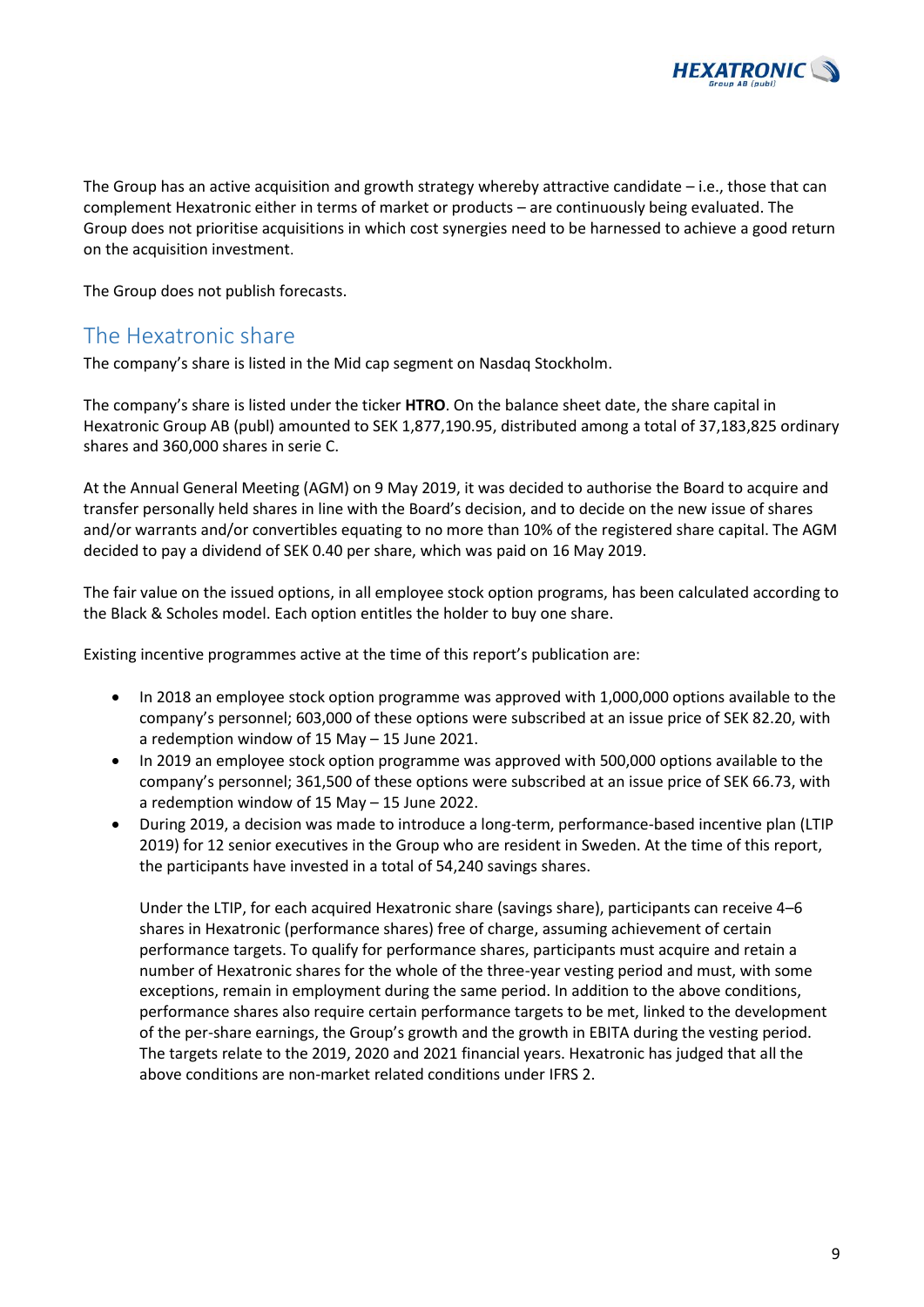



## Share price development in the past 12 months (SEK)

The company's market value at the end of the period was MSEK 2,257.

The number of shareholders at period end, 7,720, is based on data from Euroclear. The shareholder structure of Hexatronic Group AB (publ) on 31 December is shown in the table below.

| Shareholder                               | No. of ordinary shares | Votes % |
|-------------------------------------------|------------------------|---------|
| <b>Accendo Capital</b>                    | 3,906,012              | 10.5%   |
| Handelsbanken Funds                       | 3,391,000              | 9.1%    |
| Jonas Nordlund, privately and corporately | 3,000,000              | 8.1%    |
| Länsförsäkringar Funds                    | 1,898,881              | 5.1%    |
| Martin Åberg and Erik Selin via Chirp AB  | 1,785,872              | 4.8%    |
| Swedbank Robur, West Fund                 | 1,359,722              | 3.7%    |
| <b>Fondita Nordic Micro Cap</b>           | 1,162,795              | 3.1%    |
| <b>AMF Insurance &amp; Funds</b>          | 1,151,279              | 3.1%    |
| <b>Avanza Pension - Insurance Company</b> | 1,053,145              | 2.8%    |
| <b>Consensus Asset Management</b>         | 952,501                | 2.6%    |
| Other shareholders                        | 17,522,618             | 47.1%   |
| <b>Total outstanding shares</b>           | 37,183,825             | 100.0%  |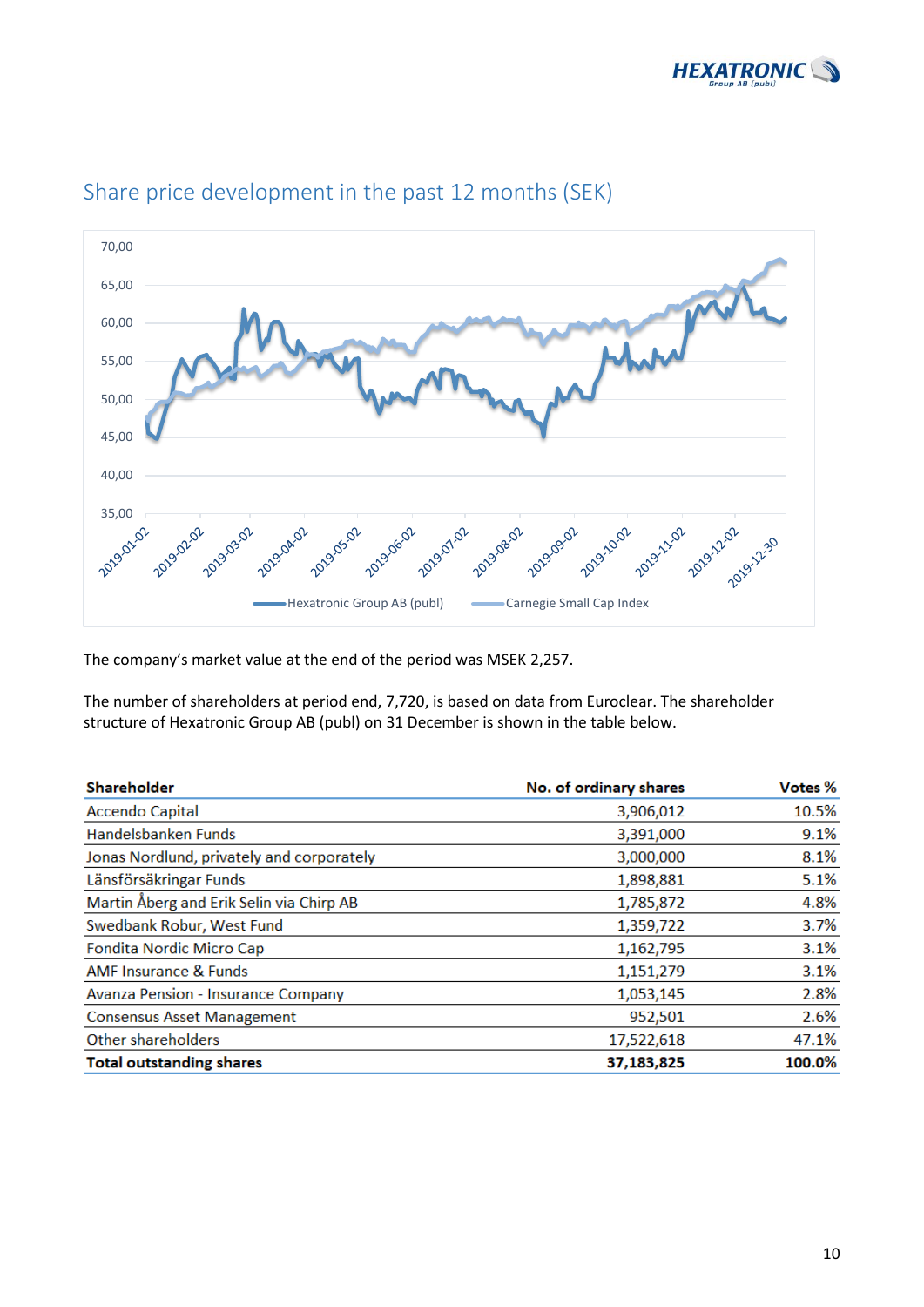

## Other information

### Publication

This information comprises disclosures that Hexatronic Group AB (publ) must publish according to the EU Market Abuse Regulation and the Swedish Securities Market Act. The information was submitted for publication, under responsibility of the contact persons named below, on 21 February 2020 at 08:00 CET.

### Financial calendar

Interim Report January-March 2020: 29 April 2020 Interim Report April-June 2020: 14 August 2020 Interim Report July-September 2020: 5 November 2020 Year-End Report: 24 February 2021

### Annual General Meeting

The AGM will be held on 7 May 2020.

Please direct any questions to:

- Henrik Larsson Lyon, President and CEO, + 46 (0)70-650 34 00
- Lennart Sparud, CFO, + 46 (0)70-558 66 04

The Board of Directors and President hereby confirm that this interim report provides a true and fair overview of the business, financial position and results of the Parent Company and the Group and describes significant risks and uncertainty factors with which the Parent Company and the companies forming the Group are faced.

Gothenburg, 21 February 2020

Anders Persson Erik Selin Chairman Board member

Jaakko Kivinen Malin Frenning (Malin Frenning) waa meesta waa madaxwad waa madaxwad waa madaxwad waa madaxwad m Board member Board member

Henrik Larsson Lyon President and CEO

Malin Persson Mats Otterstedt Board member Board member

This interim report has not been reviewed by the company's auditor.

*Hexatronic Group AB (publ) is a group that develops, markets and delivers products, components and system solutions with the main focus on the fiber optic market. Hexatronic offers a wide range of innovative system and product solutions mainly for passive fiber optic infrastructure with global trademarks like Matrix, Viper, Stingray, Raptor, InOne, Drytech™, Lightmate®, Skyline and Wistom®. The Group has its headquarters in Gothenburg, Sweden and has sales offices and/or subsidiaries in Sweden, Norway, United Kingdom, Germany, China, New Zealand and the US. The Group is*  listed on Nasdaq Stockholm under the ticker HTRO. For more information, visit **[www.hexatronicgroup.com](http://www.hexatronicgroup.com/)**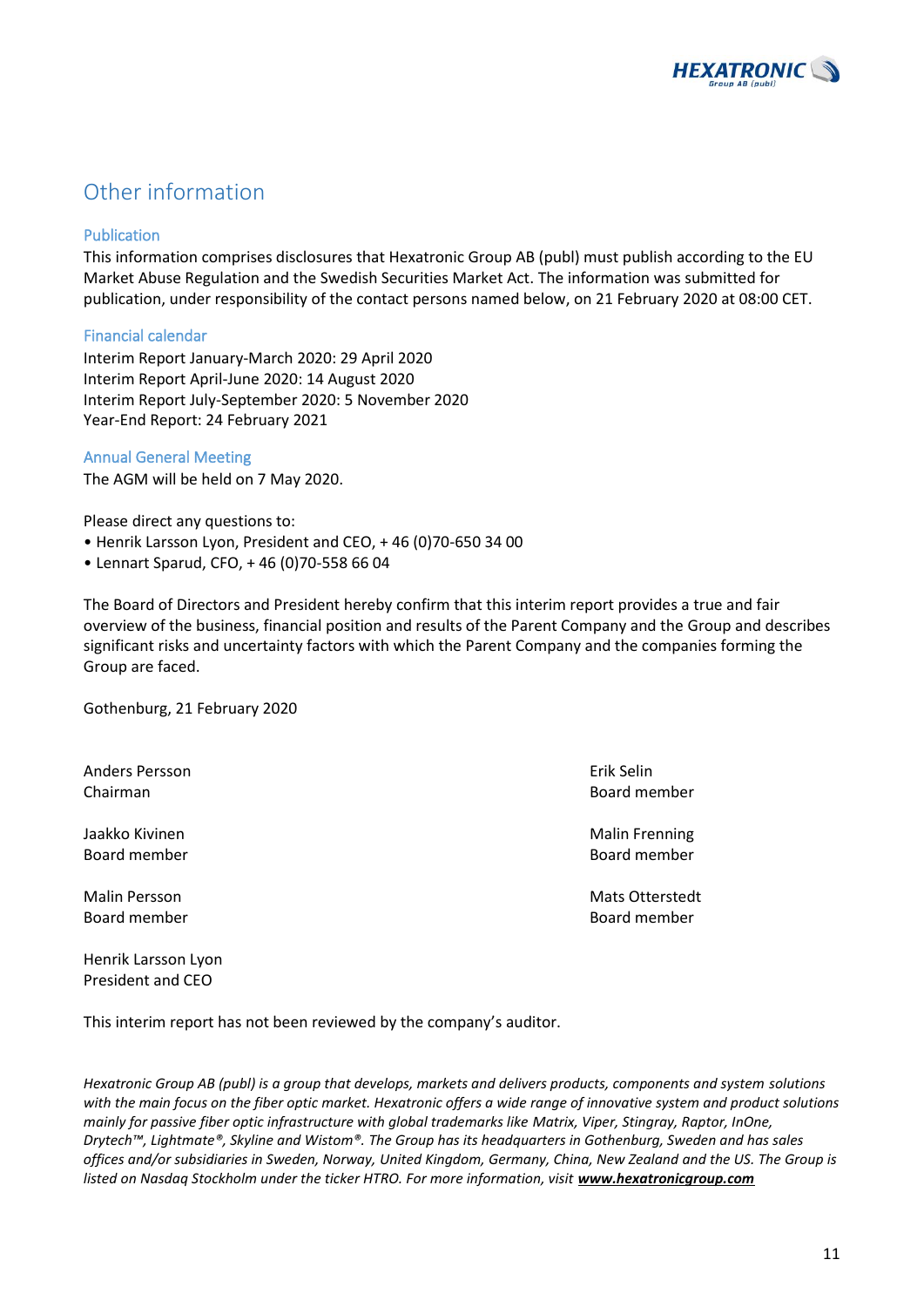

### **Consolidated income statement (SEK thousand) <b>According to Consolidated Full year Full year Full year**

|                                                            | Oct-Dec    | Oct-Dec    | Jan-Dec          | Jan-Dec          |
|------------------------------------------------------------|------------|------------|------------------|------------------|
|                                                            | 2019       | 2018       | 2019             | 2018             |
| Revenue                                                    |            |            |                  |                  |
| Net sales                                                  | 463,236    | 443,159    | 1,842,266        | 1,597,768        |
| Other operating income                                     | 5,503      | 14,989     | 14,043           | 17,526           |
|                                                            | 468,740    | 458,148    | 1,856,310        | 1,615,294        |
| Operating expenses                                         |            |            |                  |                  |
| Raw materials and goods for resale                         | $-254,833$ | $-264,517$ | $-1,022,632$     | $-906,639$       |
| Other external costs                                       | $-74,287$  | $-73,306$  | $-266,716$       | $-259,596$       |
| Personnel costs                                            | $-98,281$  | $-84,686$  | $-368,880$       | $-306,191$       |
| Other operating expenses                                   | $-599$     | $-4,653$   | $-1,294$         | $-4,653$         |
| Depreciation of tangible assets                            | $-13,179$  | $-6,615$   | $-60,876$        | $-23,281$        |
| Earnings before interest, taxes and amortisation (EBITA)   | 27,562     | 24,370     | 135,911          | 114,933          |
| Depreciation of intangible assets                          | $-6,916$   | $-7,008$   | $-29,501$        | $-22,388$        |
| <b>Operating result (EBIT)</b>                             | 20,646     | 17,362     | 106,410          | 92,545           |
| <b>Result from financial items</b>                         |            |            |                  |                  |
| Financial income                                           | 101        | 2,219      | 285              | 194              |
| Financial expenses                                         | $-2,551$   | $-5,936$   | $-15,664$        | $-10,988$        |
|                                                            |            |            |                  |                  |
| <b>Result after financial items</b>                        | 18,196     | 13,645     | 91,031           | 81,751           |
| Income taxes                                               | $-3,708$   | $-7,310$   | $-23,965$        | $-22,472$        |
| Net result for the period                                  | 14,488     | 6,335      | 67,066           | 59,279           |
| <b>Attributable to:</b>                                    |            |            |                  |                  |
| Parent Company shareholders                                | 14,488     | 6,335      | 67,066           | 59,279           |
| <b>Earnings per share</b>                                  |            |            |                  |                  |
| Earnings per share before dilution (SEK)                   | 0.39       | 0.17       | 1.81             | 1.63             |
| Earnings per share after dilution (SEK)                    | 0.39       | 0.17       | 1.80             | 1.62             |
|                                                            |            |            |                  |                  |
| Consolidated statement of comprehensive income             | Quarter    | Quarter    | <b>Full year</b> | <b>Full year</b> |
|                                                            | Oct-Dec    | Oct-Dec    | Jan-Dec          | Jan-Dec          |
|                                                            | 2019       | 2018       | 2019             | 2018             |
| Result for the period                                      | 14,488     | 6,335      | 67,066           | 59,279           |
| Items which can later be recovered in the income statement |            |            |                  |                  |
| <b>Translation differences</b>                             | $-21,798$  | 826        | 12,025           | 11,542           |
| Cash flow hedge                                            | 0          | 0          | $\Omega$         | 3,077            |
| Other comprehensive income for the period                  | $-21,798$  | 826        | 12,025           | 14,619           |
| Comprehensive income for the period                        | $-7,310$   | 7,160      | 79,091           | 73,898           |
| <b>Attributable to:</b>                                    |            |            |                  |                  |
| Parent Company shareholders                                | $-7,310$   | 7,160      | 79,091           | 73,898           |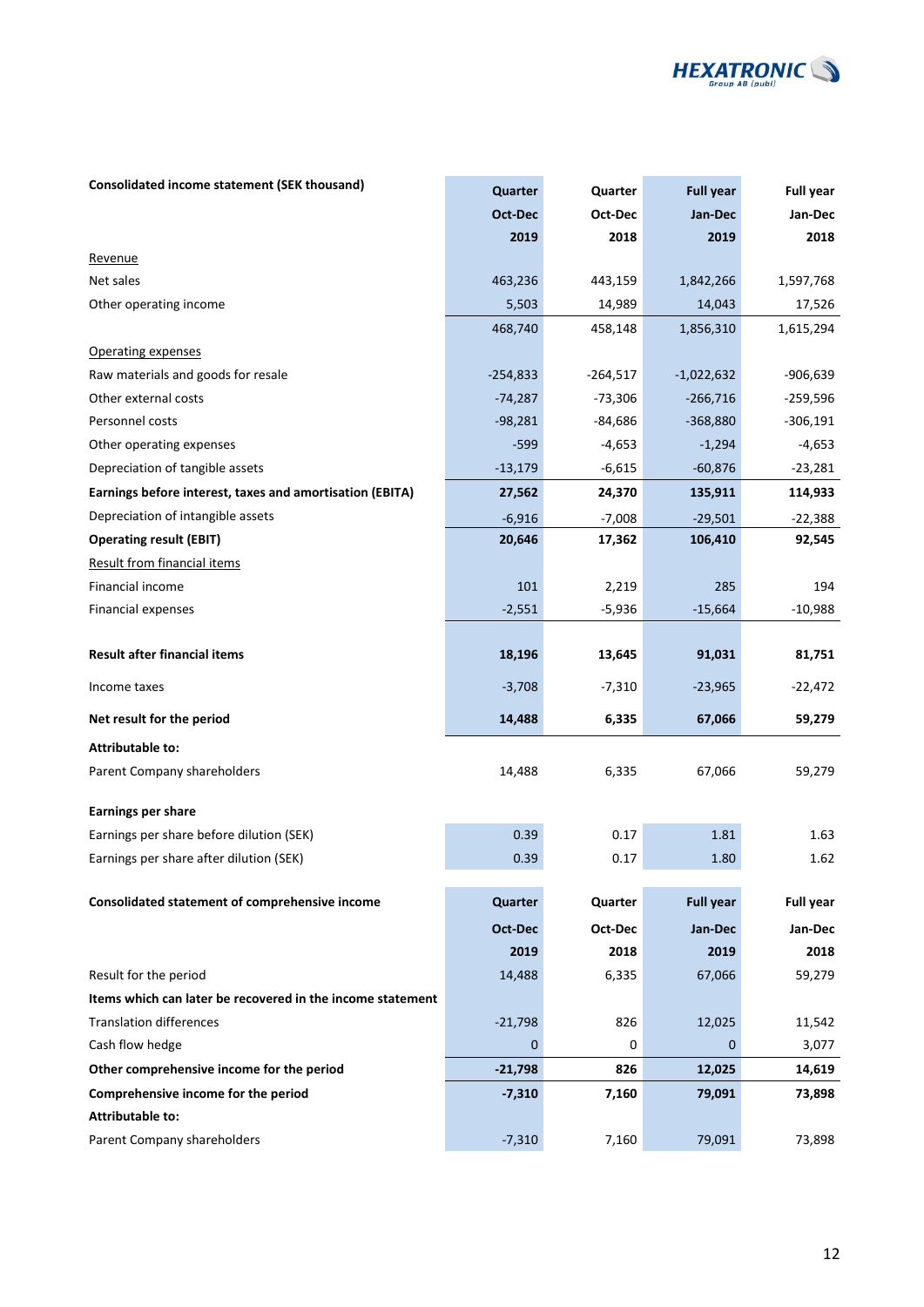

| <b>Consolidated balance sheet (SEK thousand)</b>              |                   |             |
|---------------------------------------------------------------|-------------------|-------------|
|                                                               | 31/12/2019        | 31/12/2018  |
| <b>Assets</b>                                                 |                   |             |
| Non-current assets                                            |                   |             |
|                                                               |                   |             |
| Intangible assets                                             | 434,253           | 454,517     |
| Tangible assets                                               | 352,562           | 139,197     |
| <b>Financial assets</b>                                       | 1,729             | 1,015       |
| <b>Total non-current assets</b>                               | 788,544           | 594,729     |
| <b>Current assets</b>                                         |                   |             |
| Inventories                                                   | 339,346           | 334,282     |
|                                                               |                   |             |
| Current receivables                                           |                   |             |
| Accounts receivable                                           | 242,413           | 261,774     |
| Current tax receivables                                       | $\mathbf 0$       | 1,594       |
| Other receivables                                             | 3,232             | 2,553       |
| Prepaid expenses and accrued income                           | 20,559            | 23,582      |
| <b>Total current receivables</b>                              | 266,204           | 289,502     |
|                                                               |                   |             |
| Liquid assets                                                 | 103,762           | 84,621      |
|                                                               |                   |             |
| <b>Total current assets</b>                                   | 709,312           | 708,405     |
| <b>Total assets</b>                                           | 1,497,856         | 1,303,134   |
|                                                               |                   |             |
| <b>Equity</b>                                                 | 574,400           | 494,415     |
|                                                               |                   |             |
| Non-current liabilities<br>Liabilities to credit institutions |                   | 351,741     |
| Deferred tax                                                  | 320,430<br>58,497 | 62,630      |
| Non-current lease liabilities                                 | 123,415           | $\mathbf 0$ |
| <b>Total non-current liabilities</b>                          | 502,342           | 414,372     |
|                                                               |                   |             |
| <b>Current liabilities</b>                                    |                   |             |
| Liabilities to credit institutions                            | 57,000            | 56,457      |
| <b>Current lease liabilities</b>                              | 34,349            | $\mathbf 0$ |
| Overdraft facilities                                          | 45,258            | 29,863      |
| Accounts payable                                              | 162,584           | 173,772     |
| Provisions                                                    | 3,000             | 3,000       |
| Current tax liabilities                                       | 2,811             | 0           |
| Other liabilities                                             | 48,346            | 72,815      |
| Accrued expenses and deferred income                          | 67,765            | 58,440      |
| <b>Total current liabilities</b>                              | 421,114           | 394,347     |
| Total equity, provisions and liabilities                      | 1,497,856         | 1,303,134   |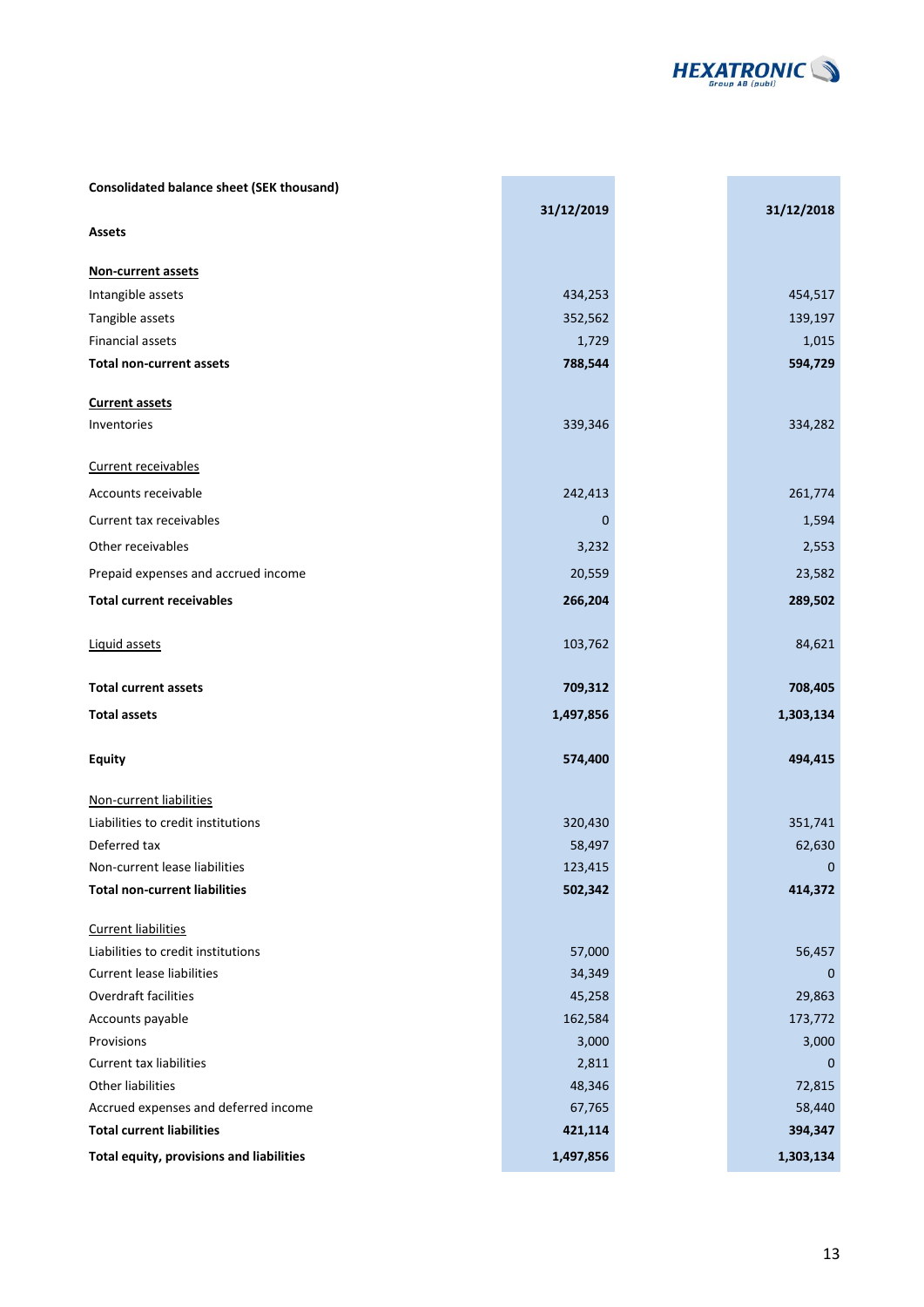

#### **Consolidated statement of changes in equity (SEK thousand)**

| Balance brought forward as of 1 January 2018 |  |
|----------------------------------------------|--|
|                                              |  |

| Consolidated statement of changes in equity (SEK<br>thousand)        | <b>Share</b><br>capital | Other capital<br>contributions | <b>Reserves</b> | Result<br>brought<br>forward,<br>including<br>result for<br>the period | <b>Total equity</b> |
|----------------------------------------------------------------------|-------------------------|--------------------------------|-----------------|------------------------------------------------------------------------|---------------------|
| Balance brought forward as of 1 January 2018                         | 1,809                   | 186,077                        | $-8,714$        | 236,087                                                                | 415,259             |
| Result for the period                                                | $\mathbf 0$             | 0                              | 0               | 59,279                                                                 | 59,279              |
| Other comprehensive income                                           | $\mathbf 0$             | 0                              | 14,619          | 0                                                                      | 14,619              |
| <b>Total comprehensive income</b>                                    | $\bf{0}$                | 0                              | 14,619          | 59,279                                                                 | 73,898              |
| New share issue relating to business acquisitions                    | 17                      | 17,436                         | 0               | 0                                                                      | 17,453              |
| Employee stock option programme                                      | $\mathbf 0$             | 2,274                          | 0               | 0                                                                      | 2,274               |
| Dividend paid                                                        | $\mathbf 0$             | 0                              | 0               | -14,469                                                                | $-14,469$           |
| Total transactions with shareholders, reported<br>directly in equity | 17                      | 19,710                         | 0               | -14,469                                                                | 5,258               |
| <b>Balance carried forward as of 31 December 2018</b>                | 1,826                   | 205,787                        | 5,905           | 280,897                                                                | 494,415             |
| Balance brought forward as of 1 January 2019                         | 1,826                   | 205,787                        | 5,905           | 280,897                                                                | 494,415             |
| Result for the period                                                | 0                       | 0                              | 0               | 67,066                                                                 | 67,066              |
| Other comprehensive income                                           | $\overline{0}$          | 0                              | 12,025          | 0                                                                      | 12,025              |
| <b>Total comprehensive income</b>                                    | $\mathbf{0}$            | 0                              | 12,025          | 67,066                                                                 | 79,091              |
| New shares related to employee stock option<br>programme             | 34                      | 12,795                         | $\mathbf 0$     | 0                                                                      | 12,828              |
| Employee stock option programme                                      | 0                       | 2,186                          | 0               | 0                                                                      | 2,186               |
| Share-based remuneration                                             | 18                      | 0                              | 0               | 736                                                                    | 754                 |
| Dividend paid                                                        | $\mathbf 0$             | 0                              | 0               | -14,874                                                                | $-14,874$           |
| Total transactions with shareholders, reported<br>directly in equity | 52                      | 14,981                         | 0               | $-14,138$                                                              | 894                 |
| Balance carried forward as of 31 December 2019                       | 1,877                   | 220,768                        | 17,930          | 333,825                                                                | 574.400             |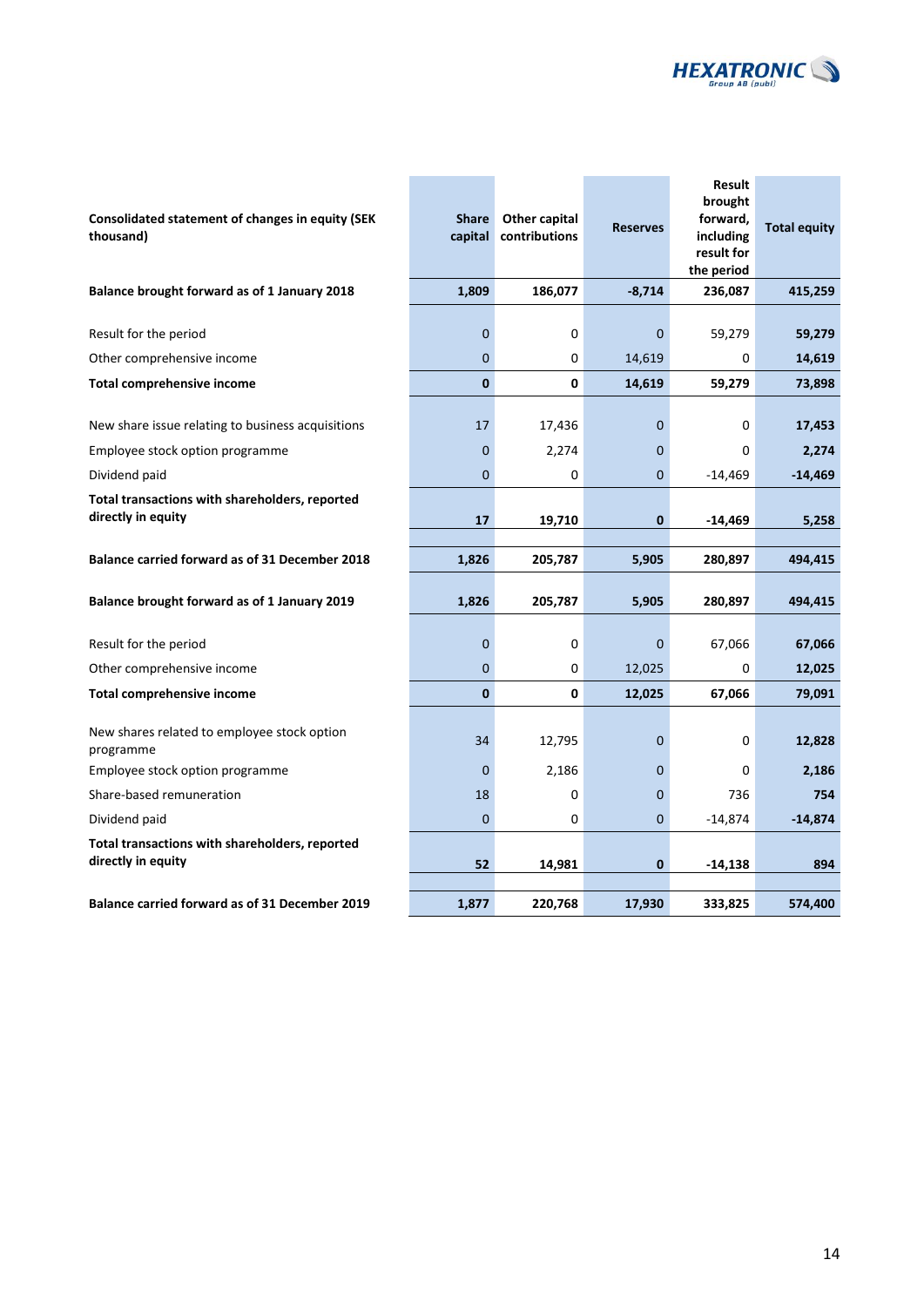

### **Consolidated statement of cash flows (SEK thousand) <b>Quarter Quarter Quarter Full year Full year**

|                                                                          | Oct-Dec     | Oct-Dec   | Jan-Dec   | Jan-Dec    |
|--------------------------------------------------------------------------|-------------|-----------|-----------|------------|
|                                                                          | 2019        | 2018      | 2019      | 2018       |
| Operating result                                                         | 20,646      | 17,362    | 106,410   | 92,545     |
| Items not affecting cash flow                                            | 8,893       | 18,508    | 97,206    | 50,508     |
| Interest received                                                        | 101         | 101       | 285       | 194        |
| Interest paid                                                            | $-5,987$    | $-5,274$  | $-16,090$ | $-10,403$  |
| Income tax paid                                                          | $-6,945$    | $-7,875$  | $-27,679$ | $-34,094$  |
| Cash flow from operating activities before changes in<br>working capital | 16,708      | 22,822    | 160,132   | 98,749     |
|                                                                          |             |           |           |            |
| Increase $(-)/$ decrease $(+)$ in inventories                            | 5,561       | 12,103    | $-5,065$  | $-67,247$  |
| Increase (-)/decrease (+) in accounts receivable                         | 57,334      | 70,670    | 19,361    | 1,378      |
| Increase $(-)/$ decrease $(+)$ in operating receivables                  | $-452$      | $-2,815$  | 3,938     | $-4,627$   |
| Increase (+)/decrease (-) in accounts payable                            | $-9,296$    | $-36,584$ | $-11,188$ | 5,183      |
| Increase (+)/decrease (-) in operating liabilities                       | $-11,780$   | $-14,611$ | 6,736     | $-17,872$  |
| Cash flow from changes in working capital                                | 41,367      | 28,763    | 13,782    | $-83,186$  |
| Cash flow from operating activities                                      | 58,075      | 51,585    | 173,915   | 15,564     |
| <b>Investing activities</b>                                              |             |           |           |            |
| Acquisition of tangible and intangible assets                            | $-23,928$   | $-9,916$  | $-81,781$ | $-41,034$  |
| Acquisition of subsidiaries after deduction of acquired liquid<br>assets | $\mathbf 0$ | $-86,761$ | $-13,809$ | $-319,776$ |
| Change in financial assets                                               | -7          | -33       | $-714$    | $-703$     |
| Cash flow from investing activities                                      | $-23,935$   | $-96,710$ | $-96,304$ | $-361,512$ |
| <b>Financing activities</b>                                              |             |           |           |            |
| <b>Borrowings</b>                                                        | $\mathbf 0$ | 87,105    | 20,000    | 348,728    |
| Amortisation of loans                                                    | $-38,503$   | $-21,726$ | $-92,628$ | $-43,446$  |
| Changes in overdraft facilities                                          | 17,675      | 4,557     | 15,395    | 29,863     |
| New share issues for the period                                          | $\mathbf 0$ | 0         | 13,106    | 1,654      |
| Dividends paid                                                           | $\mathbf 0$ | 0         | $-14,874$ | $-14,469$  |
| Cash flow from financing activities                                      | $-20,828$   | 69,936    | $-59,000$ | 322,330    |
| Cash flow for the period                                                 | 13,312      | 24,811    | 18,610    | $-23,618$  |
| Liquid assets at the start of the period                                 | 87,407      | 59,810    | 84,621    | 108,239    |
| Exchange rate difference in liquid assets                                | 3,043       | 0         | 531       | 0          |
| Liquid assets at the end of the period                                   | 103,762     | 84,621    | 103,762   | 84,621     |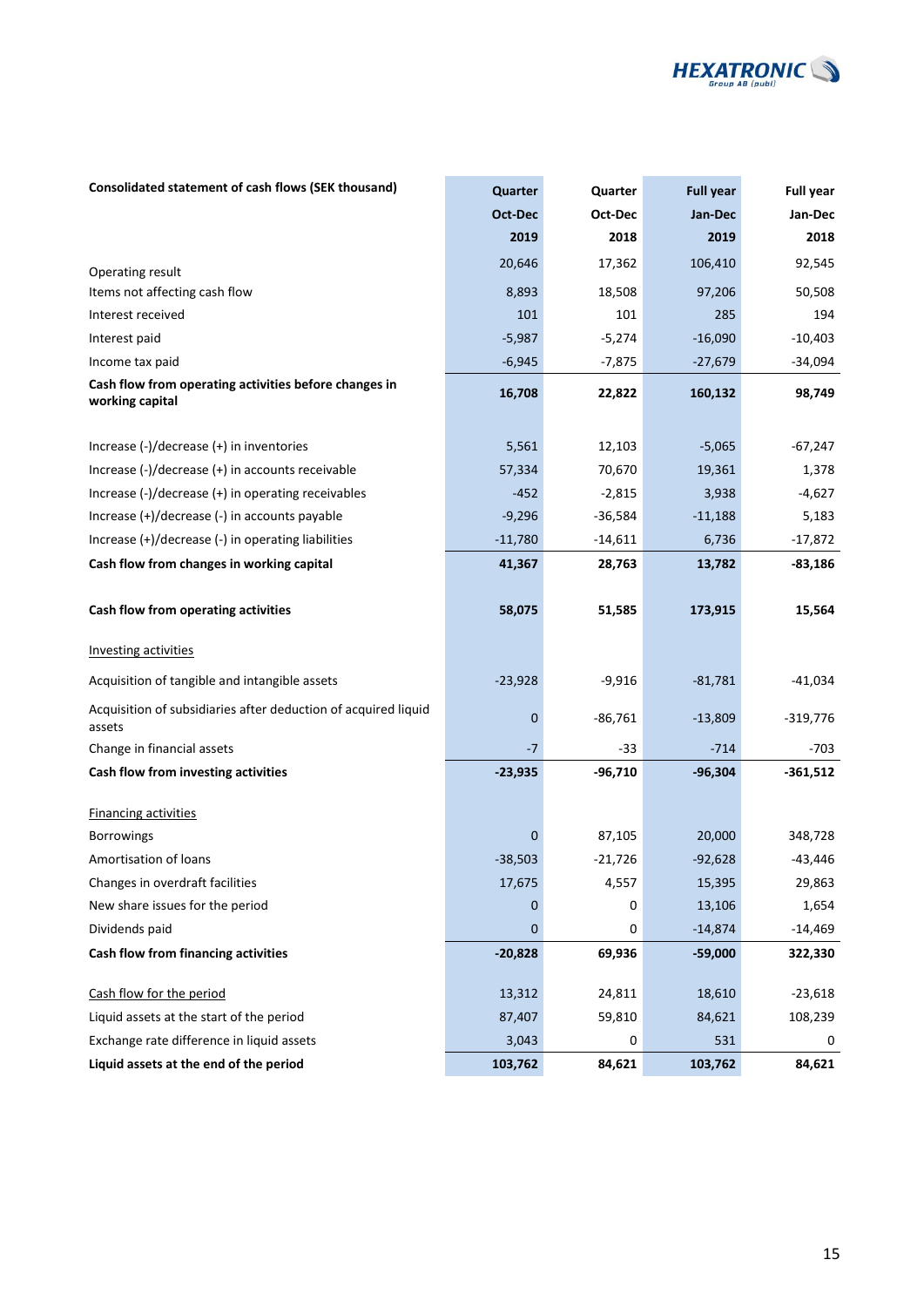

| Key metrics for the group                      | Quarter    | Quarter    | <b>Full year</b> | <b>Full year</b> |
|------------------------------------------------|------------|------------|------------------|------------------|
|                                                | Oct-Dec    | Oct-Dec    | Jan-Dec          | Jan-Dec          |
|                                                | 2019       | 2018       | 2019             | 2018             |
|                                                |            |            |                  |                  |
| Growth in net sales                            | 5%         | 36%        | 15%              | 23%              |
| <b>EBITA</b> margin                            | 5.9%       | 5.5%       | 7.4%             | 7.2%             |
| EBITA margin, 12 months rolling                | 7.4%       | 7.2%       | 7.4%             | 7.2%             |
| Operating margin                               | 4.5%       | 3.9%       | 5.8%             | 5.8%             |
| Earnings per share before dilution (SEK)       | 0.39       | 0.17       | 1.81             | 1.63             |
| Earnings per share after dilution (SEK)        | 0.39       | 0.17       | 1.80             | 1.62             |
| Net sales per employee (SEK thousand)          | 771        | 801        | 3,133            | 3,090            |
| Result per employee (SEK thousand)             | 24         | 11         | 114              | 115              |
| Quick ratio                                    | 88%        | 95%        | 88%              | 95%              |
| Average number of employees                    | 601        | 553        | 588              | 517              |
| Number of shares at period end before dilution | 37,183,825 | 36,511,825 | 37,183,825       | 36,511,825       |
| Average number of shares before dilution       | 37,183,825 | 36,438,900 | 37,127,825       | 36,278,940       |
| Average number of shares after dilution        | 37,235,486 | 36,836,200 | 37,217,336       | 36,676,240       |

For the definition of key metrics, see the Annual Report for 2018.

The key metrics presented are deemed essential to describing the Group's development as they both constitute the Group's financial objectives (growth in net sales and EBITA margin) and are the key metrics by which the Group is governed. Several key metrics are considered relevant to investors, such as earnings per share and the number of shares. Other key metrics are presented in order to provide different perspectives on how the Group is developing and are therefore deemed to be of benefit to the reader.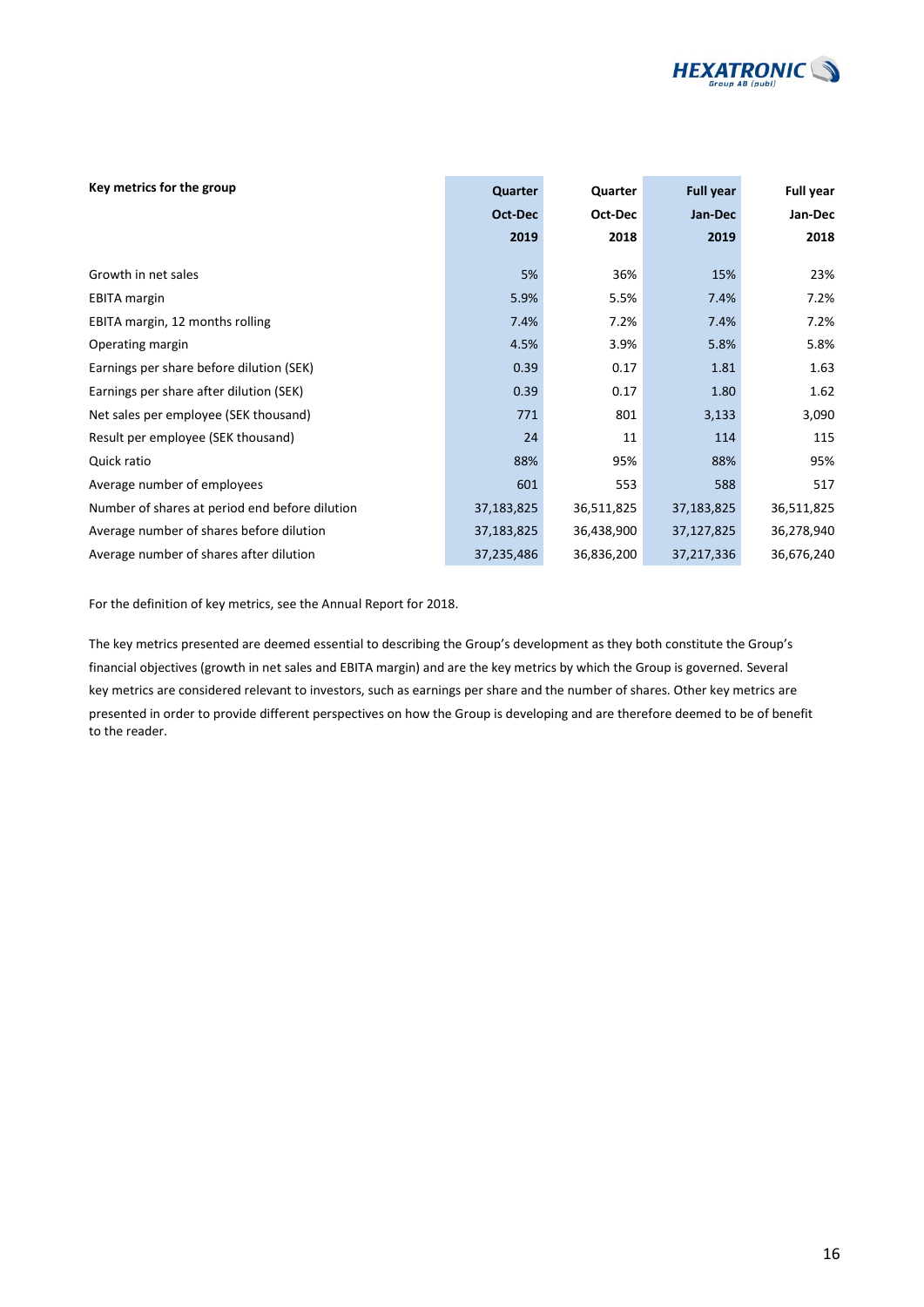

| Parent Company income statement (SEK thousand) | <b>Full year</b> | <b>Full year</b> |
|------------------------------------------------|------------------|------------------|
|                                                | Jan-Dec          | Jan-Dec          |
|                                                | 2019             | 2018             |
| Revenue                                        |                  |                  |
| Net sales                                      | 18,986           | 27,242           |
|                                                | 18,986           | 27,242           |
| Operating expenses                             |                  |                  |
| Other external costs                           | $-51,806$        | $-28,163$        |
| Personnel costs                                | $-23,032$        | $-20,119$        |
| Depreciation of tangible assets                | $-215$           | $-215$           |
| <b>Operating result (EBITA)</b>                | $-56,066$        | $-21,254$        |
|                                                |                  |                  |
| Result from financial items                    |                  |                  |
| Interest income                                | 2,072            | 1,134            |
| Interest expenses                              | $-10,346$        | $-14,112$        |
| <b>Result after financial items</b>            | $-64,340$        | $-34,232$        |
| Appropriations                                 | 76,550           | 29,550           |
| Result before tax                              | 12,210           | $-4,682$         |
| Tax on profit for the period                   | $-3,042$         | 90               |
|                                                |                  |                  |
| Net result for the period                      | 9,167            | $-4,591$         |

Total comprehensive income is the same as net result for the full year in the parent company since there is no accounted for as other comprehensive income.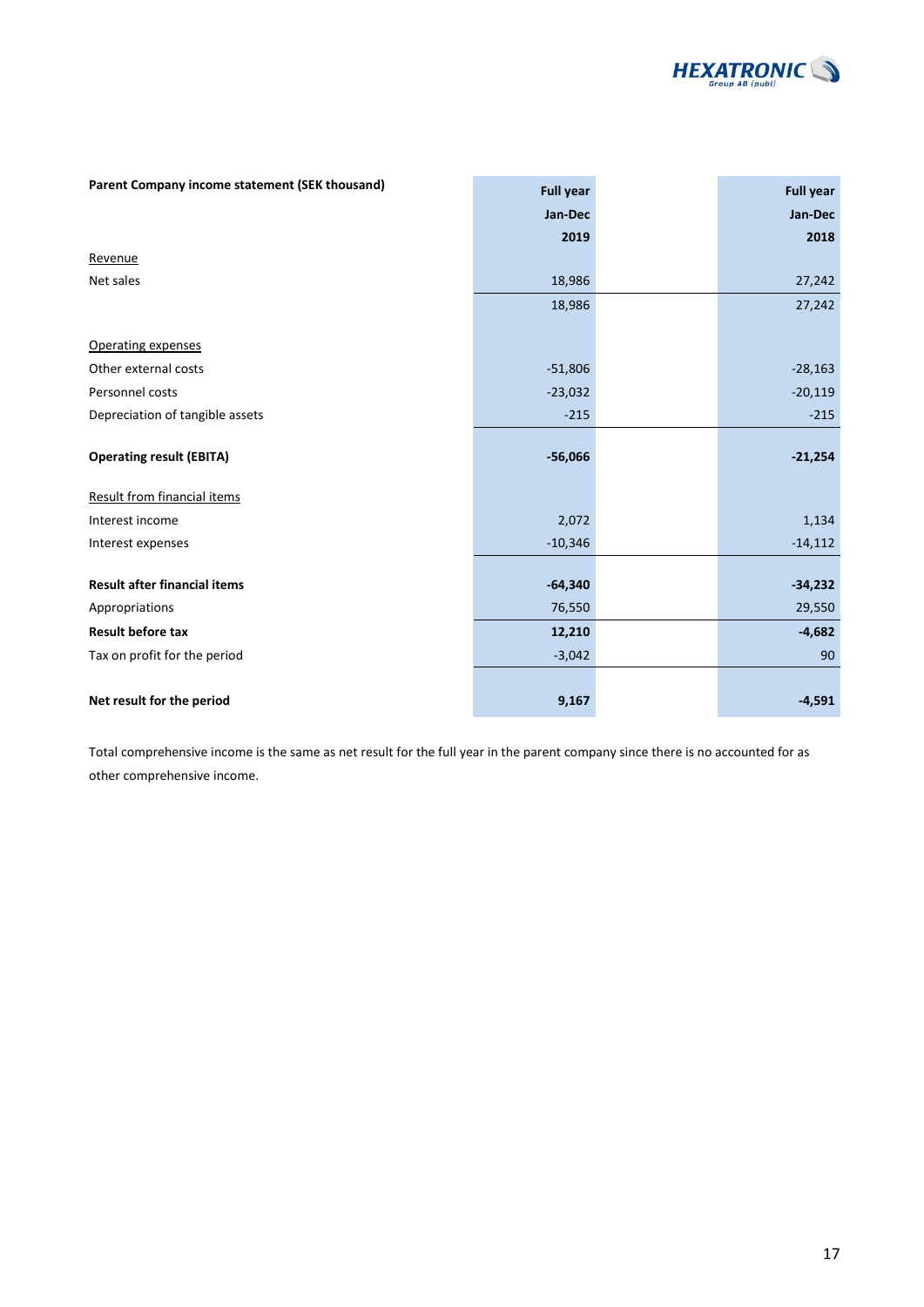

and the state of the state of the

| Parent Company balance sheet (SEK thousand) |              |             |
|---------------------------------------------|--------------|-------------|
|                                             | 31/12/2019   | 31/12/2018  |
| <b>Assets</b>                               |              |             |
| Intangible assets                           | 388          | 0           |
| Tangible assets                             | 333          | 548         |
| <b>Financial assets</b>                     | 631,753      | 630,239     |
| <b>Total non-current assets</b>             | 632,473      | 630,786     |
| Current receivables                         |              |             |
| Receivables from Group companies            | 257,463      | 151,401     |
| Current tax receivables                     | 0            | 507         |
| Other receivables                           | 2,262        | 3,324       |
| Prepaid expenses and accrued income         | 4,118        | 1,605       |
| <b>Total current receivables</b>            | 263,843      | 156,837     |
| Cash and bank balances                      | $\mathbf{0}$ | $\mathbf 0$ |
| <b>Total current assets</b>                 | 263,843      | 156,837     |
| <b>Total assets</b>                         | 896,316      | 787,623     |
| <b>Equity, provisions and liabilities</b>   |              |             |
| Equity                                      | 210,390      | 192,922     |
| Untaxed reserves                            | 16,950       | 6,330       |
| Non-current liabilities                     |              |             |
| Liabilities to credit institutions          | 320,430      | 350,828     |
| Deferred tax                                | 4            | 0           |
| <b>Total non-current liabilities</b>        | 320,434      | 350,828     |
| <b>Current liabilities</b>                  |              |             |
| Liabilities to credit institutions          | 57,000       | 48,721      |
| Overdraft facilities                        | 45,258       | 29,863      |
| Accounts payable                            | 8,465        | 6,504       |
| Liabilities to Group companies              | 200,084      | 98,914      |
| <b>Current tax liabilities</b>              | 3,462        | 0           |
| Other liabilities                           | 29,270       | 49,104      |
| Accrued expenses and deferred income        | 5,002        | 4,437       |
| <b>Total current liabilities</b>            | 348,541      | 237,543     |
| Total equity, provisions and liabilities    | 896,316      | 787,623     |

and the control of the control of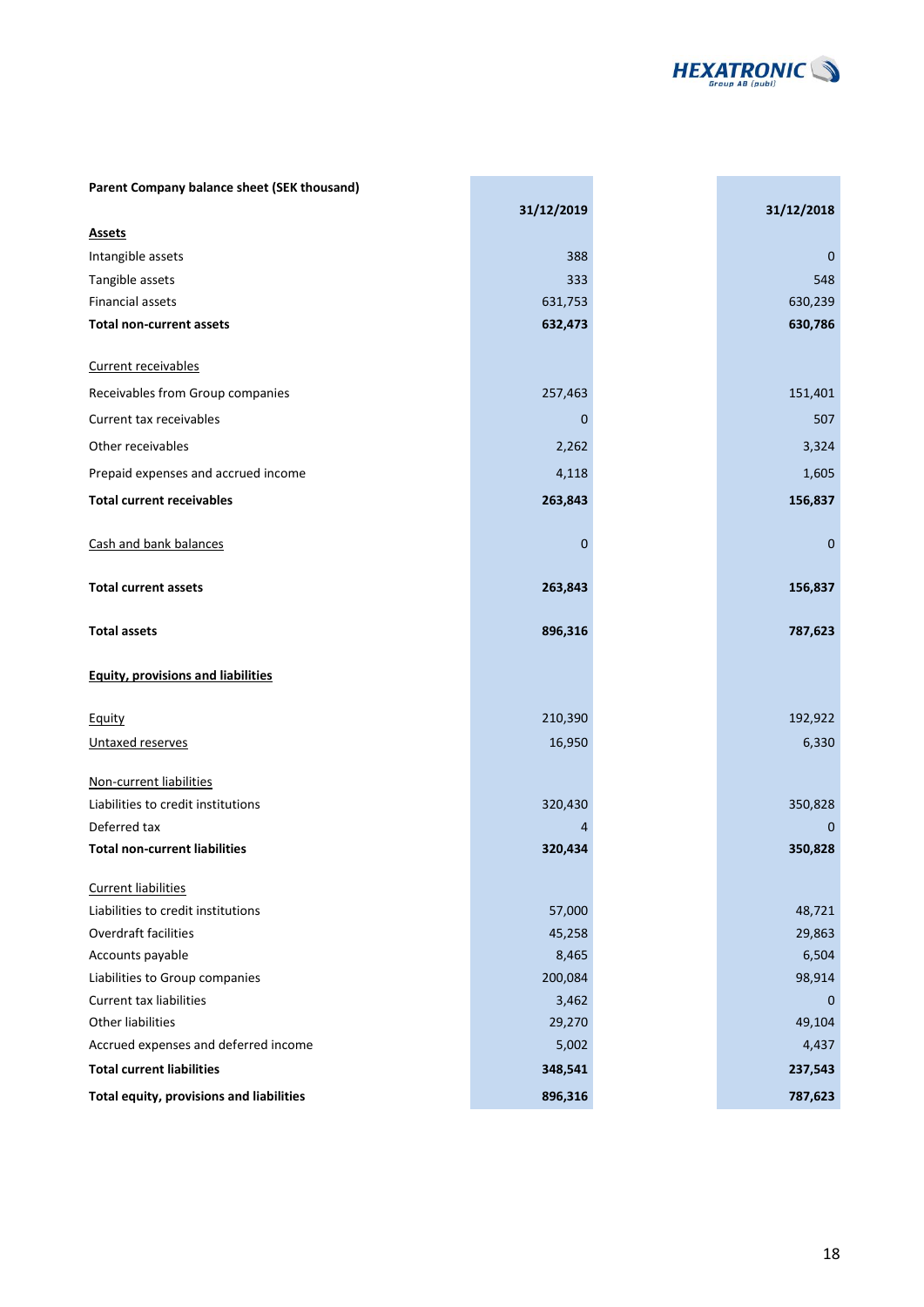![](_page_18_Picture_0.jpeg)

### **NOTES**

### Note 1 General information

Hexatronic Group AB (publ), with corporate identity number 556168-6360, is the Parent Company of the Hexatronic Group. Hexatronic Group AB (publ) is based in Gothenburg at the address Sofierogatan 3A, SE-412 51 Gothenburg, Sweden.

All amounts are in thousands of Swedish kronor (SEK thousand) unless otherwise stated. The figures in parentheses refer to the previous year.

### Note 2 Accounting policies

The consolidated financial statements for Hexatronic Group ("Hexatronic") have been prepared in accordance with International Financial Reporting Standards (IFRS) as adopted by the EU, RFR 1 Supplementary Accounting Rules for Groups and the Swedish Annual Accounts Act. This interim report has been prepared in accordance with IAS 34 Interim Reporting, the Swedish Annual Accounts Act and RFR 1 Supplementary Accounting Rules for Groups.

The Parent Company's financial statements have been prepared in accordance with the Swedish Annual Accounts Act and the Swedish Financial Reporting Board's recommendation RFR 2 Accounting for Legal Entities. The application of RFR 2 means that in its interim report for the legal entity, the Parent Company applies all IFRS and statements adopted by the EU as far as possible within the framework of the Swedish Annual Accounts Act and the Swedish Insurance Act and regarding the relationship between accounting and taxation.

For full accounting policies, see the Annual Report for 2018.

#### **New standards applied from 1 January 2019**

IFRS 16 Leases is applied from 1 January 2019.

#### **The Group as a lessee**

The Group's leases primarily comprise right-of-use assets regarding premises. The leases are recognised as right-of-use assets equating to a lease liability on the day the leased asset becomes available for use by the Group. Short-term leases and leases for which the underlying asset is of low value are excepted.

Each lease payment is distributed between repayment of lease liability and financial expense. The financial expense shall be distributed over the term of the lease so that each accounting period is charged with an amount corresponding to a fixed rate of interest for the liability recognized in the respective period.

The lease period is established as the non-terminable period together with both periods covered by an opportunity to extend the lease if the lessee is reasonably certain to utilise that option, and periods covered by an opportunity to terminate the lease if the lessee is reasonably certain not to utilise that option.

The Group's lease liabilities are entered at the present value of the Group's fixed fees. Call options are included in the fees if it is reasonably certain that these will be utilised to acquire the underlying asset. Penalty fees which are charged on termination of the lease are included if the lease period reflects the fact that the lessee will utilise an opportunity to terminate the lease. The lease payments are discounted by the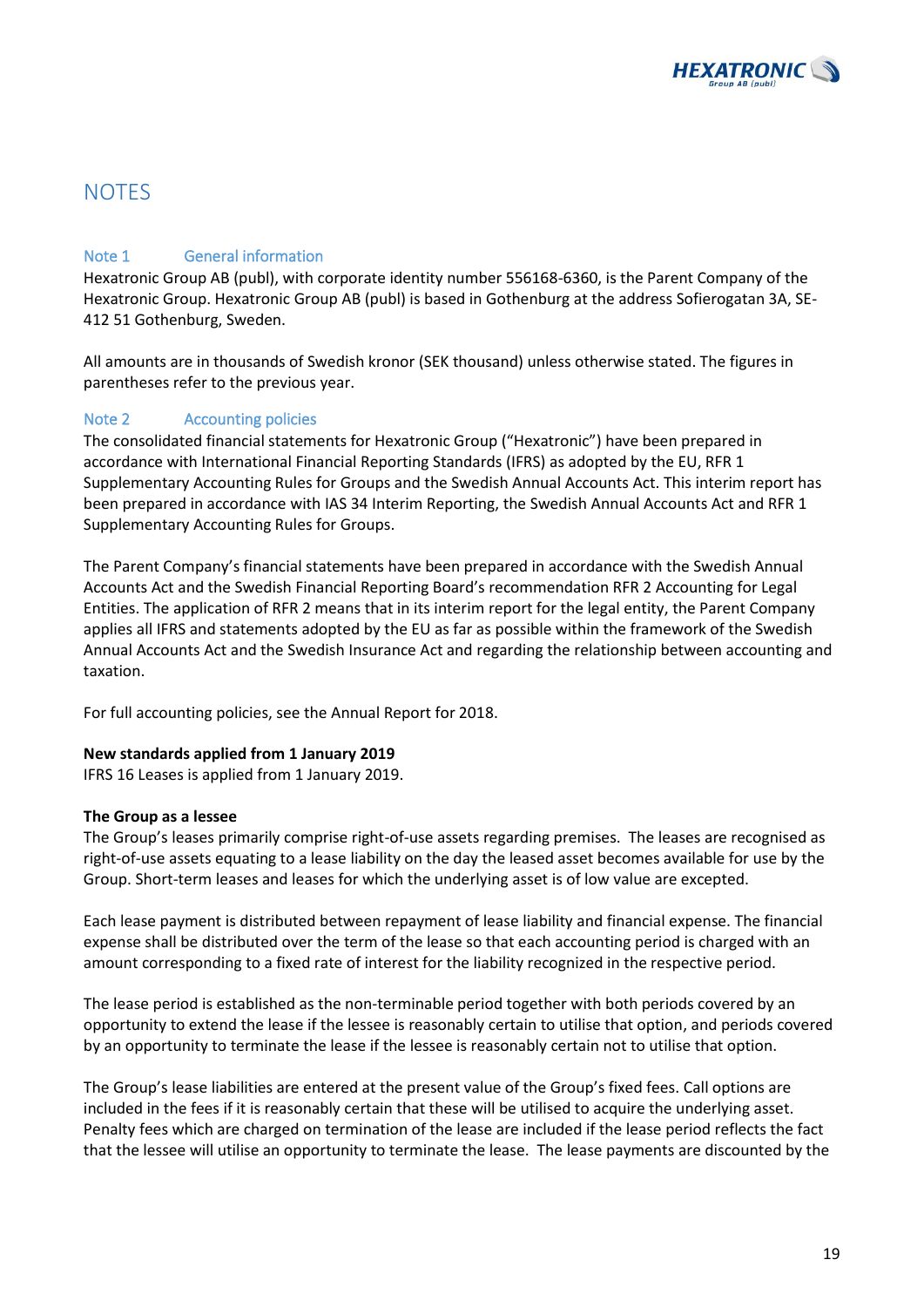![](_page_19_Picture_0.jpeg)

lease's imputed rate of interest if this interest rate can easily be established, otherwise the Group's incremental borrowing rate is used.

The Group's right-of-use assets are recognised at cost and initially include the present value of the lease liability, adjusted for lease fees paid on or before the start date, as well as initial direct costs. Restoration costs are included in the asset if a corresponding provision relating to restoration costs has been identified. The right-of-use asset is depreciated on a straight-line basis over the shorter of the asset's useful life and the length of the lease.

Hexatronic has assessed many contracts concerning premises being open-ended contracts. This requires the Hexatronic lessee to determine the contract period instead of considering the termination clause. The lessee then determines the length of the contract period based on factors such as the importance of building to the business, any planned or made leasehold investments and the market situation for premises. Consequently, these contracts have in many cases had the contract period extended.

Hexatronic has chosen to perform the transition in line with the Cumulative catch-up approach and has applied the expedient to not restate any comparative information. Right-of-use assets have been determined as an amount equal to the lease liabilities as identified at initial application. A marginal rate of interest equal to the parent company´s borrowing interest rate has been applied. Lease contracts shorter than 12 months or ending within 12 months at the date of application are considered short-term and hence not recognized as lease liability or right-of-use asset. Low value contracts, with a value as new below SEK 50 thousand, are also excluded from being recognized as lease liability or right-of-use asset.

| <b>SEK thousand</b>                               | <b>Oct-Dec 2019</b> | <b>Jan-Dec 2019</b> |
|---------------------------------------------------|---------------------|---------------------|
| Decrease in other external costs                  | 9,447               | 36,753              |
| Increase in depreciation of tangible assets       | $-9,143$            | $-35,657$           |
| <b>Effect on operating profit</b>                 | 0,304               | 1,096               |
| Increase in financial expenses                    | $-0,686$            | $-2,861$            |
| Effect on profit before tax                       | $-0,382$            | $-1,765$            |
| Decrease in income taxes                          | 0,082               | 0,378               |
| <b>Effect on earnings for the period</b>          | $-0,300$            | $-1,387$            |
| Effect on earnings per share before dilution, SEK | $-0.01$             | $-0.04$             |
| Effect on earnings per share after dilution, SEK  | $-0.01$             | $-0.04$             |
|                                                   |                     |                     |
| <b>Consolidated statement of cash flows</b>       |                     |                     |

#### **Consolidated income statement**

| <b>SEK thousand</b>                             | <b>Oct-Dec 2019</b> | <b>Jan-Dec 2019</b> |
|-------------------------------------------------|---------------------|---------------------|
| Increase in cash flow from operating activities | 9.143               | 35,657              |
| Decrease in cash flow from financing activities | $-9.143$            | $-35,657$           |
| Effect on cash flow for the period              | o                   |                     |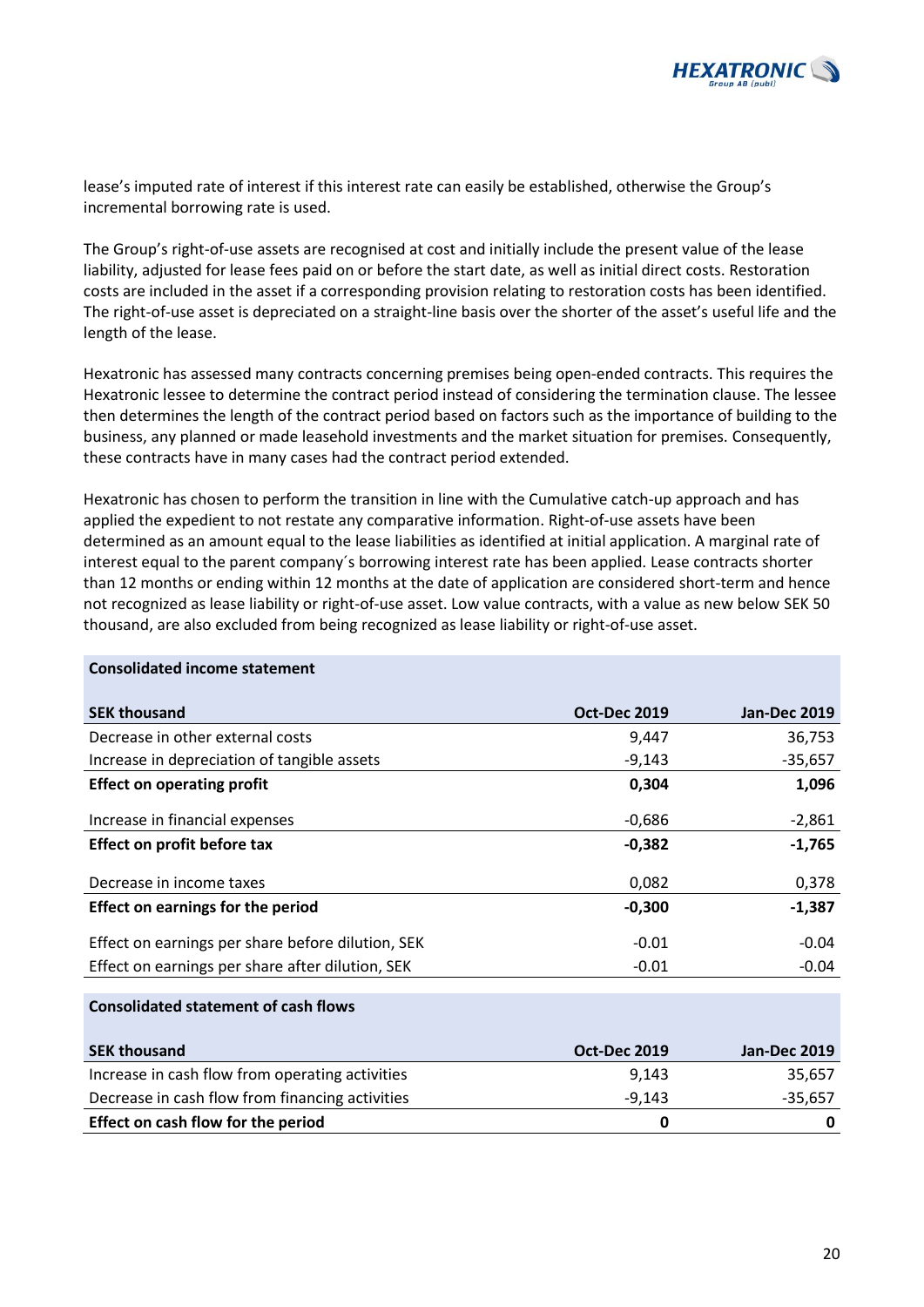![](_page_20_Picture_0.jpeg)

| <b>Consolidated balance sheet</b>          | Recognised    |                     |                          |
|--------------------------------------------|---------------|---------------------|--------------------------|
|                                            | balance-sheet |                     | <b>Restated balance-</b> |
|                                            | items.        | <b>Restating to</b> | sheet items,             |
| <b>SEK thousand</b>                        | 31/12/2018    | <b>IFRS 16</b>      | 1/1/2019                 |
| <b>Assets</b>                              |               |                     |                          |
| Right-of-use assets                        | 0             | 180,314             | 180,314                  |
| <b>Total assets</b>                        | 1,303,134     | 180,314             | 1,483,448                |
| Shareholders' equity and liabilities       |               |                     |                          |
| Non-current lease liabilities              | 0             | 149,969             | 149,969                  |
| Current lease liabilities                  | 0             | 30,345              | 30,345                   |
| Total shareholders' equity and liabilities | 1,303,134     | 180,314             | 1,483,448                |

Note 3 Revenue

| <b>January to December 2019</b> |                |                |                |                    |                |
|---------------------------------|----------------|----------------|----------------|--------------------|----------------|
|                                 |                | <b>Rest of</b> | <b>North</b>   | <b>Rest of the</b> |                |
| <b>Geographical markets</b>     | Sweden         | <b>Europe</b>  | America        | world              | <b>Total</b>   |
| Revenue from external customers | 546,339        | 587,740        | 426,782        | 281,405            | 1,842,266      |
| Category                        |                |                |                |                    |                |
| Goods                           | 515,482        | 524,330        | 426,782        | 281,405            | 1,747,999      |
| <b>Services</b>                 | 30,857         | 63,410         | $\overline{0}$ | $\overline{0}$     | 94,267         |
| <b>Total</b>                    | 546,339        | 587,740        | 426,782        | 281,405            | 1,842,266      |
| Time for revenue recognition    |                |                |                |                    |                |
| At a given time                 | 546,339        | 587,740        | 426,782        | 281,405            | 1,842,266      |
| Over time                       | $\overline{0}$ | $\overline{0}$ | $\overline{0}$ | $\overline{0}$     | $\overline{0}$ |
| <b>Total</b>                    | 546,339        | 587,740        | 426,782        | 281,405            | 1,842,266      |

### **January to December 2018**

|                                 |                | <b>Rest of</b> | <b>North</b>   | <b>Rest of the</b> |                |
|---------------------------------|----------------|----------------|----------------|--------------------|----------------|
| <b>Geographical markets</b>     | Sweden         | <b>Europe</b>  | America        | world              | <b>Total</b>   |
| Revenue from external customers | 606,701        | 287,637        | 365,625        | 337,805            | 1,597,768      |
| Category                        |                |                |                |                    |                |
| Goods                           | 577,281        | 245,678        | 365,625        | 337,805            | 1,526,389      |
| <b>Services</b>                 | 29,420         | 41,959         | $\overline{0}$ | $\overline{0}$     | 71,379         |
| <b>Total</b>                    | 606,701        | 287,637        | 365,625        | 337,805            | 1,597,768      |
| Time for revenue recognition    |                |                |                |                    |                |
| At a given time                 | 606,701        | 287,637        | 365,625        | 337,805            | 1,597,768      |
| Over time                       | $\overline{0}$ | $\overline{0}$ | $\overline{0}$ | $\overline{0}$     | $\overline{0}$ |
| Total                           | 606,701        | 287,637        | 365,625        | 337,805            | 1,597,768      |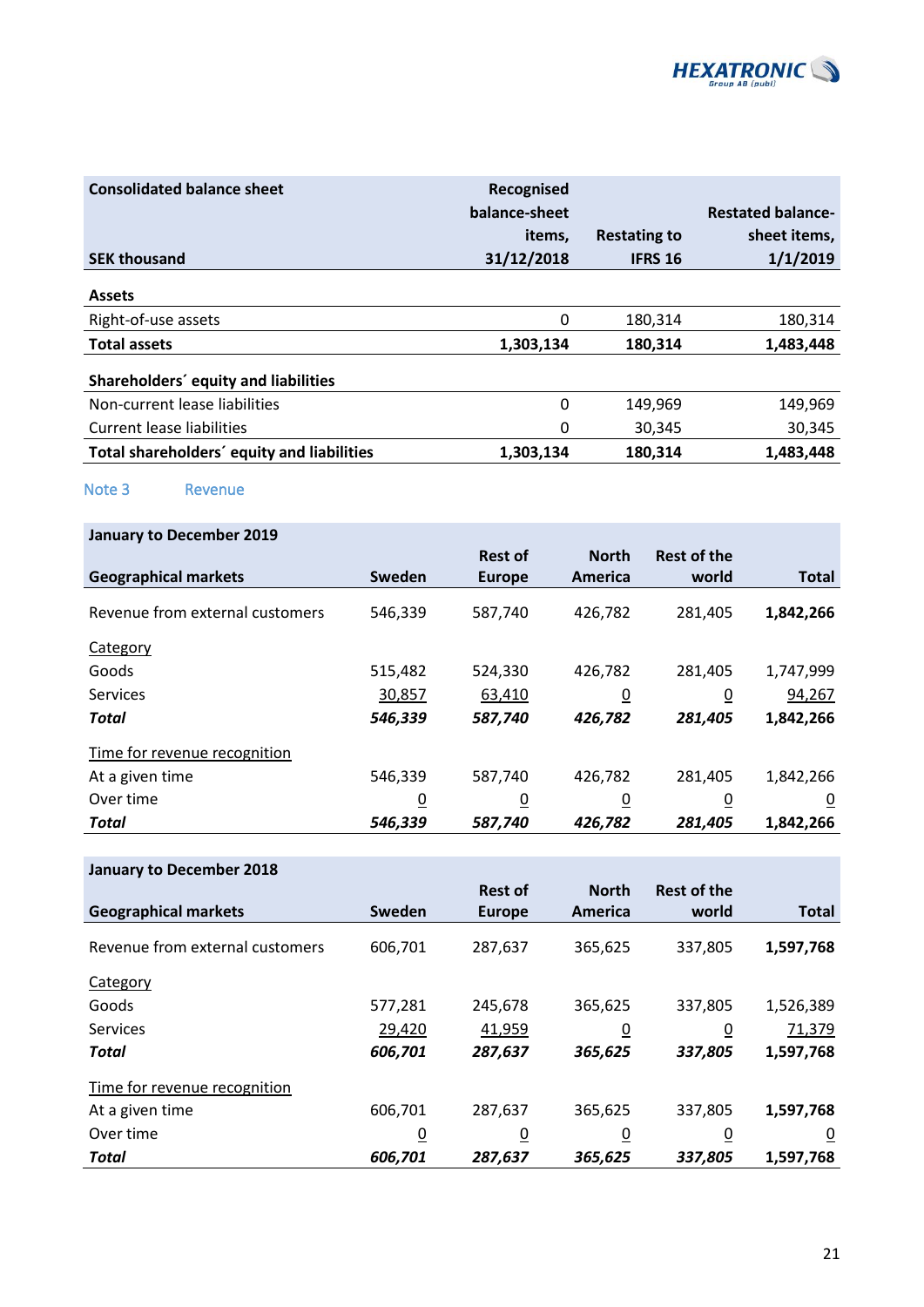![](_page_21_Picture_0.jpeg)

#### Note 4 Pledged assets

|                                                       | Group   |                       | <b>Parent Company</b> |                       |
|-------------------------------------------------------|---------|-----------------------|-----------------------|-----------------------|
| <b>Pledged assets</b>                                 |         | 31/12/2019 31/12/2018 |                       | 31/12/2019 31/12/2018 |
| Assets pledged for liabilities to credit institutions |         |                       |                       |                       |
| Chattel mortgages                                     | 157,350 | 157,350               | 100                   | 100                   |
| Shares in subsidiaries                                | 269,517 | 281,484               | 82.785                | 82,504                |
| Total                                                 | 426,867 | 438,834               | 82,885                | 82,604                |

## RECONCILIATION BETWEEN IFRS AND KEY METRICS USED

In this interim report, Hexatronic presents certain financial parameters that are not defined in IFRS, known as alternative key metrics. The Group believes that these parameters provide valuable supplementary information for investors, as they facilitate an evaluation of the company's results and position. Since not all companies calculate financial parameters in the same way, these metrics are not always comparable with those used by other companies. Investors should see the financial parameters as a complement to, rather than a replacement for, financial reporting in accordance with IFRS.

| Organic growth            |                         |                  |
|---------------------------|-------------------------|------------------|
| SEK thousand, %           | <b>October-December</b> | January-December |
| Net sales 2019            | 463,236                 | 1,842,266        |
| Acquisition driven        | $-20,686$               | $-171,878$       |
| Comparable net sales      | 442,550                 | 1,670,388        |
| Net sales 2018            | 443,159                 | 1,597,768        |
| <b>Net sales increase</b> | 20,077                  | 244,498          |
| %                         | 5%                      | 15%              |
| Organic growth            | $-0,609$                | 72,620           |
| %                         | 0%                      | 5%               |

Organic growth is calculated as net sales for the year adjusted by acquisitions in relation to net sales for the previous year adjusted by acquisitions.

| Annual growth, rolling 12 months |           |
|----------------------------------|-----------|
| %                                | 12 months |
| Net sales January-December 2019  | 1,842,266 |
| Net sales rolling 12 months      | 1,842,266 |
| Net sales January-December 2018  | 1,597,768 |
| Net sales rolling 12 months      | 1,597,768 |
| Annual growth, rolling 12 months | 15%       |

Average annual growth is calculated as the Group´s total net sales during the period compared to the same period the year before.